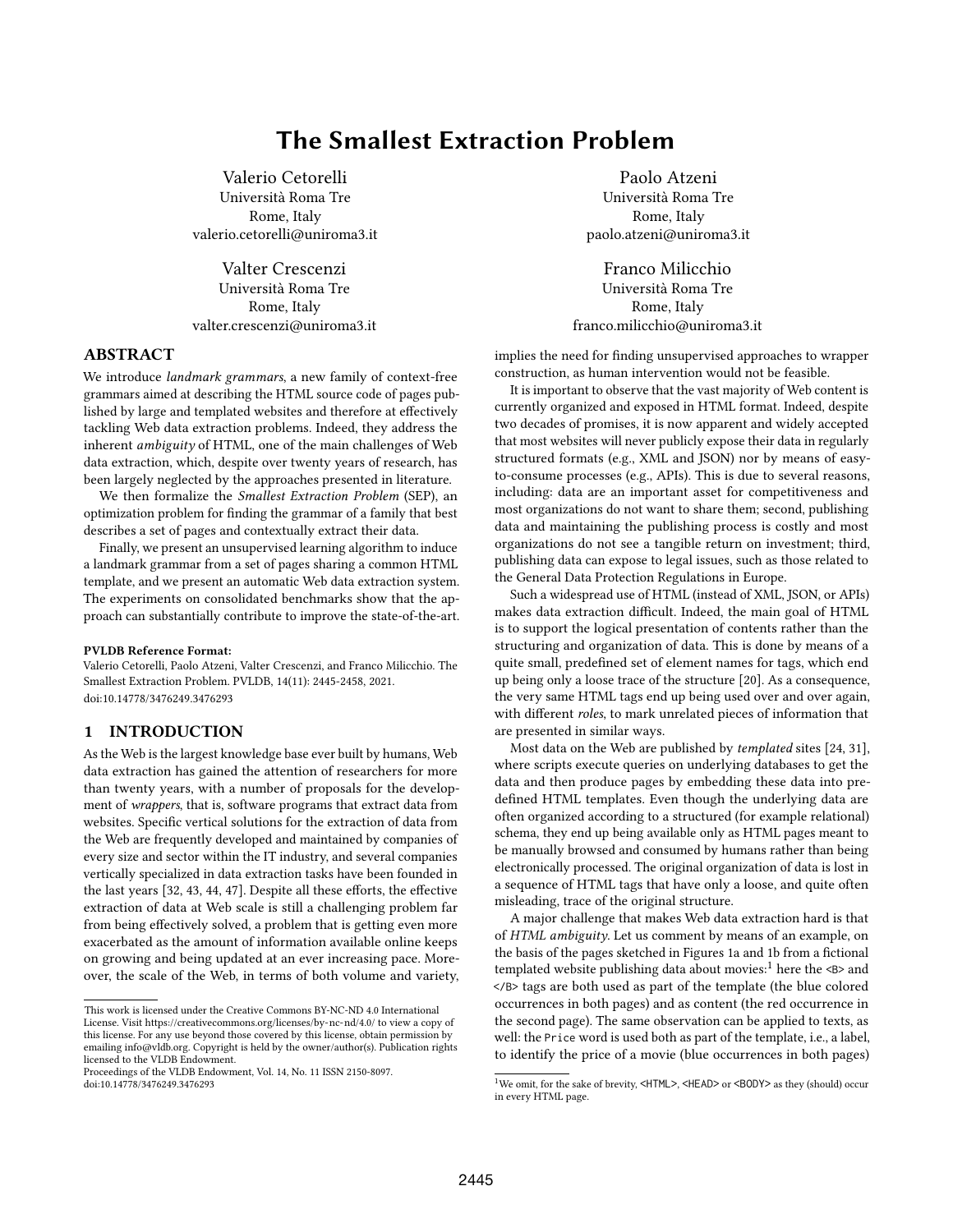

Figure 1: Running Example



Figure 2: Landmark-trees for the running example

and as part of the value of the movie title (red occurrence in the first page). The limited set of available tags makes the former type of ambiguity more likely than the latter: HTML is an ambiguous language that allows distinct occurrences of the same tags and strings to play completely different roles in different regions of same page. While very often HTML tags are part of the template and texts are the actual content, the example shows that significant exceptions might arise.

The problem is further made more difficult by the fact that the characteristics of HTML code from templated sites are relatively local and might greatly change even from region to region of the same page. One region containing rigidly structured data records might come close to another one that contain much less regularly structured fragments of user-generated contents, or HTML snippets provided by external ads services, or (possibly nested) optional portions. As not every region of the page has to exhibit the same level of regularity in its structure, separating well structured regions from those with many different variants is a challenging task.

In this paper we show that the state-of-the-art in Web data extraction can be improved by giving specific attention to the HTML ambiguity problem. At the same time we assume rather simple structures for the organization of data, that is, we do consider nested tuples with optional attributes, but without nested lists [2, 14]. In practise, and thanks to the redundancy of large templated websites, this is seldom a severe limitation: websites publishing snippets of data organized into list of records, for example as search result pages, do repeat the same data organized in flat tuples in detail pages [29]. This is due to the fact that pages have to be consumed by humans, and their readability might be compromised by an overly complex structure.

Conversely, multi-valued attributes are simple list structures frequently found in Web pages, e.g., a list of author names separated by commas. Our approach can already extract the string spanning the whole list of values, and could be easily extended with a postprocessing step to find the separator and split the values. However, dealing with lists is beyond the scope of the present paper, in which we focus on the minimal formalism necessary to present and solve the HTML ambiguity problem.

## 2 OVERVIEW

Web wrappers [4, 35] are software programs designed to extract data from the HTML source of Web pages. Here we give an idea of how we use formal grammars, a well established formalism in the foundations of computer science, to specify Web wrappers. We assume basic knowledge of the terms such as terminal (or token) and nonterminal in this context.

We use the term Extraction Grammars to refer to formal grammars where some nonterminals, which we call extracting nonterminals, play a specific role, to indicate that the strings of tokens deriving from such nonterminals are the data to be extracted (which vary for page to page) and not the elements of the template (which are repeated across pages).

Here we give some intuition on how they are used: Figure 1c shows an HTML template corresponding to pages such as those in Figures 1a and 1b with the extracting nonterminals  $E_{\text{title}}$ ,  $E_{\text{price}}$ and  $E_{descr}$  each named after the semantics of the extracted data shown in Table 1.

A major contribution of this paper is the family of Landmark Grammars, a new family of extraction grammars for modeling the HTML source code of pages from templated websites. Let us briefly illustrate them. Figure 2a shows a first example of landmark grammar in its compact representation, a ternary tree called landmark-tree. Each node is either a terminal symbol or an extracting nonterminal of the landmark grammar. Each edge has an orientation, used in the figure, based on the role of the child subtree, which can be either left or inner or right with respect to its parent. The tree need not be complete, as intermediate nodes have up to three sub-trees, but each of them has its distinct orientation. For example, <B> is the left child of the <SPAN> node; Title is the inner child of <B>, and <DIV> is the right child of <B>. There are a few leaf nodes marked with extracting nonterminals.

The core intuition behind landmark grammars is that the HTML source code of a collection of templated pages includes at least one token of the template that appears once and only once in each page. We call such a token a landmark, as we use it to split the page in at most three different regions, (i) the tokens before the landmark occurrence, (ii) those within it, and (iii) those after it. Landmarks correspond to pieces of the template, and the recursive split of pages allows us to handle HTML ambiguity, as repeated occurrences eventually end up in separated regions. Our observations and experiments over real websites, and a simple probabilistic analysis, which we summarize in Section 4.1 in a so called Landmark Lemma, all confirm that this intuition holds, and allows the generation of effective Web wrappers.

Let us comment on the various concepts by means of our example in Figure 1. In the two pages (as well as in many other similar pages obeying to the same HTML template) the token Descr. appears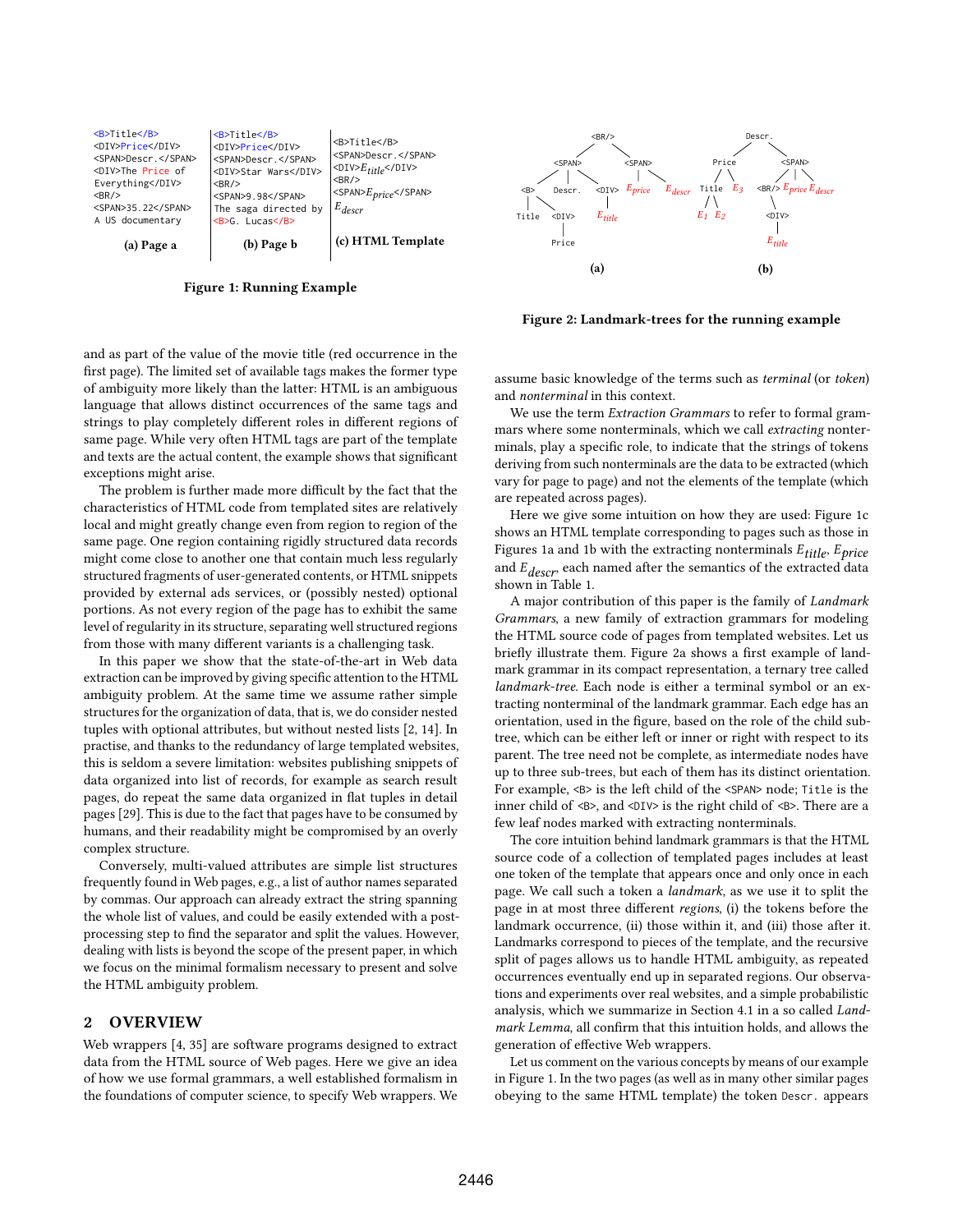exactly once and can play the role of landmark (the root of the landmark-tree in Figure 2b). On the contrary, the token Price cannot be chosen as a landmark of the whole page because it occurs twice in the page of Figure 1a: on the left of Descr. as part of the template as well as on its right as part of the content (as it is part of the title of the movie). However, it appears exactly once in the region before the only occurrence of the first landmark Descr. Recursively, when that landmark Descr. has been already posed, Price can be chosen as a landmark of its left subregions. This is represented in Figure 2b where Price is the left child of the root landmark Descr. An observation to be made is that the recursive construction of the tree ends for the regions in which no landmark is found: each region with no landmark gives rise to an extracting nonterminal.

Let us observe that the two alternative landmark-trees shown in Figure 2 for the pages in Figure 1 contain a different number of nodes: the tree in Figure 2b contains less nodes than that in Figure 2a and extracts a larger number of tokens. The two landmark grammars differ in the granularity of the data they extract. Indeed, the extraction in Table 2 shows that the nonterminals  $\mathcal{E}_1, \mathcal{E}_2$  and  $E_3$  in Figure 2b extract tokens that are part of the HTML template.

The example allows us to comment on an interesting formal problem addressed (and solved) in this paper: given a set of input pages obeying to a shared HTML template (for example those shown in Figure 1), find, among all possible extraction grammars (such as those shown in Figure 2), the one minimizing the length of the extracted strings.

Indeed, the fewer the tokens in the extracted strings, the greater is the number of tokens in the template. This has two consequences: more common portions of the template are recognised and the grain of the extracted data is finer, so improving the chances of giving them the appropriate semantics.

Finally, landmark grammars exhibit the interesting local parsability property, which allows the extraction process to gracefully degrade when mismatches between wrapper and pages occur. Parsing failures are confined as much as possible to allow the extraction of data from other regions of the page. This property has important practical consequences, as templated pages might come with many variations and exceptions that cannot be foreseen or observed when the corresponding wrapper is generated, for instance because the training sample used for the inference is too limited or biased.

The rest of this paper is organized as follows: Section 3 formalizes the Smallest Extraction Problem and presents landmark grammars, a family of extraction grammars supporting Web data extraction and exhibiting the local parsability property. Section 4 presents the problem of finding a landmark grammar matching with an input set of sample pages. Section 5 presents an optimal algorithm for solving the Smallest Extraction Problem. Section 6 introduces the dynamic tokenization technique to deal with HTML ambiguity. Section 7 presents the experimental evaluation of a prototype implementation of the proposed landmark-grammar inference algorithms. Related works are discussed in Section 8.

# 3 PROBLEM DEFINITION AND LANDMARK GRAMMARS

Following common practice [27], we define a context-free grammar G as a 4-tuple  $\langle V_T, V_N, P, S \rangle$ , where  $V_T$  is the terminal alphabet,

#### Table 1: Extraction using the landmark-tree of Figure 2a

| Page | $E_{\it title}$         | <sup>L</sup> price | $E_{descr}$                             | Sum |
|------|-------------------------|--------------------|-----------------------------------------|-----|
| a    | The Price of Everything | 35.22              | A US documentary                        |     |
| h    | Star Wars               | 9.98               | The saga directed by<br><b>G. Lucas</b> |     |

Table 2: Extraction using the landmark-tree of Figure 2b

| Page | $E_{title}$                | <sup>L</sup> price | <sup>L</sup> descr                      |        | E,               | E 2          | Sum |
|------|----------------------------|--------------------|-----------------------------------------|--------|------------------|--------------|-----|
| a    | The Price of<br>Everything | 35.22              | A US documentary                        | $<$ B> | $<$ /B> $<$ DIV> | $<$ /DIV $>$ | 12  |
|      | Star Wars                  | 9.98               | The saga directed by<br><b>G. Lucas</b> | $<$ B> | $<$ /B> $<$ DIV> | $<$ /DIV $>$ |     |

 $V_N$  is the nonterminal alphabet,  $P$  is the production set and  $S$  the axiom. A production (also called rule) is denoted by  $A \rightarrow \alpha$ , where  $A \in V_N$  and  $\alpha \in (V_T \cup V_N)^*$ . In such a production, A (which is a nonterminal) is called the left-hand side (l.h.s.) and  $\alpha$  (a sequence of terminal and nonterminal symbols) is the right-hand side (r.h.s.). The r.h.s. can be empty, in which case it is denoted by  $\varepsilon$ .

We use  $A \Rightarrow \alpha$  to denote the transitive closure of the binary relation associated with the production set;  $L(G)$  denotes the language associated with a grammar G, that is,  $L(G) = \{ s \in V^*_T | S \implies s \}$  is the set of strings of terminal symbols that can derived from the axiom S of the grammar.

As we said in the Overview section, we use grammars to describe wrappers extracting data from Web pages. A tokenizer performs a lexical analysis of the HTML source code, translating a page into a sequence of tokens (terminals in grammar terminology) from the alphabet  $V_T$ . Namely, the tokenizer creates one token for each word and discards portions of the input source which are neither tags or nor texts, such as HTML comments. As for tags, it produces two distinct tokens for a start tag and its closing counterpart.

Grammars for extractions. We use the term Extraction Grammars to refer to formal grammars coming with an attached semantics meant to specify wrappers for extracting data from Web pages. Some nonterminals of these grammars are specified to be extracting nonterminals: given a page, a wrapper extracts the strings of tokens deriving from such nonterminals.

Let us give a brief formalization of the notion. Given a nonterminal E in a grammar G and a page  $p$ , we use  $E(p)$  to denote the sequence of tokens deriving from  $E$  when parsing  $p$  with grammar G. If  $\mathcal{E}(G)$  is the set of the *extracting* nonterminals in G, then the semantics of  $G$  as an extraction grammar (to which we refer as an extraction), is the set of productions that derive the strings of tokens in the page from the extracting nonterminals  $\mathcal{E}(G)$ . In symbols, the extraction is the set  $\{E(p) | E(p) \in V_T^+\}$  and  $E \in \mathcal{E}(G)$ .

As we argued in the overview, in the realm of extraction grammars, an interesting goal is that of finding the one that allows for extraction at the finest grain. Let us now give a formalization of the problem, where the |.| notation denotes, as usual, the number of tokens (that is, the length) of a string.

Definition (Smallest Extraction Problem — SEP). Given a set of pages  $P$  and a family of extraction grammars  $G$ , find the grammar  $\overline{G} \in \mathcal{G}$  such that  $L(\overline{G})$  includes all pages in  $\mathcal{P}$  and  $\overline{G}$  minimizes (the sum of) the sizes of the extracted strings: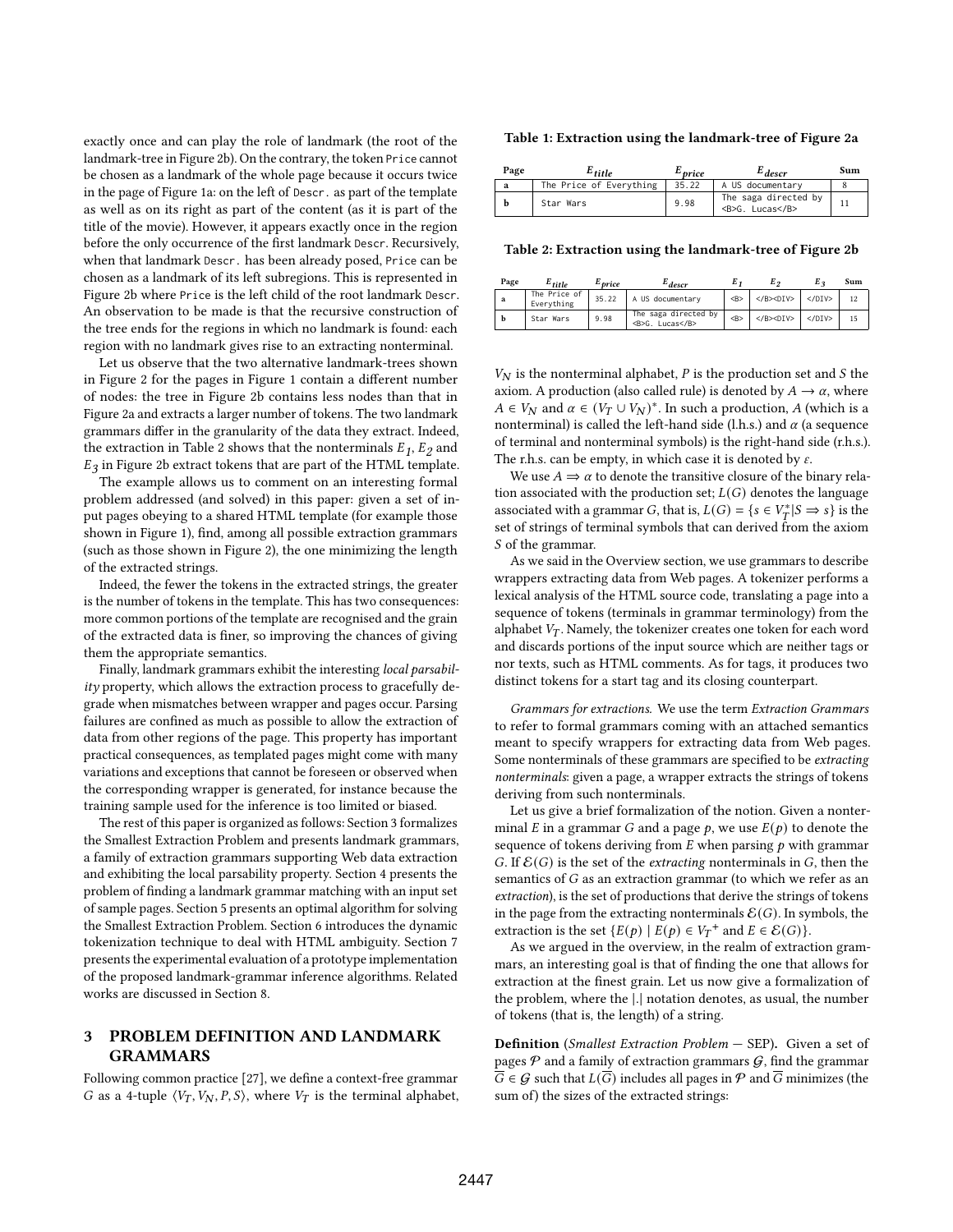# $\overline{G} = \arg \min_{G \in \mathcal{G}} \sum_{p \in \mathcal{P}} \sum_{E \in \mathcal{E}(G)} |E(p)|.$

In this paper, we focus on a specific family of extraction grammars that exhibit the local parsability property [53], which allows the confinement of parsing failures.

## 3.1 Landmark Grammars

We introduce a family of extraction grammars called Landmark Grammars, discuss their properties and how they are used to extract data from pages. Then in Section 4 we will show how grammars of this family can be generated starting from a set of pages obeying to the same HTML template.

We make use of a notation to specify the productions composing a landmark grammar, which, at the same time, associates them with the paths of the corresponding landmark-tree: Given any node associated with a path labelled  $\alpha$ , let  $\alpha \triangleleft$ ,  $\alpha \triangleleft$ , and  $\alpha \triangleright$  denote the path of its left, inner and right child, respectively. For example, in Figure 2a the path of landmark  $\langle B \rangle$  is:  $\triangleleft \triangleleft$ .

A landmark grammar includes the axiom  $S \to A_{\varepsilon}$ , and specifies as extraction nonterminals all and only those occurring in the r.h.s. of the unit-rules, i.e., productions in the form  $A_{\alpha} \rightarrow E_{\alpha}$ . For each landmark node of the tree having path  $\alpha$ , a number of productions are generated into the landmark grammar, as follows.

(a) if the landmark is a non-empty tag, $2$  then it is associated with three productions, as follows:

 $A_{\alpha} \to A_{\alpha \triangleleft} l_{\alpha} A_{\alpha \triangle} \bar{l}_{\alpha} A_{\alpha \triangleright} |E_{\alpha}| \varepsilon$ 

where  $l_{\alpha}$  is the (opening) tag of the landmark and  $\bar{l}_{\alpha}$  is the corresponding end tag;

(b) if the landmark is an empty tag (such as  $\langle BR/ \rangle$ ) or a piece of text, then the productions have the form:

 $A_{\alpha} \rightarrow A_{\alpha \triangleleft} l_{\alpha} A_{\alpha \triangleright} | E_{\alpha} | \varepsilon$ 

where  $l_{\alpha}$  is again the landmark (with text form in this case); (c) the productions  $E_{\alpha} \to tE_{\alpha}|t$ , where  $t \in V_T$ .

It is worth noting that each landmark is therefore associated with three productions, the first of which splits the page around a landmark occurrence whereas the other two are instrumental in extracting data, and handling parsing failures due to missing portions of the page, respectively.

Example 1. The landmark grammar corresponding to the tree in Figure 2a contains the following productions:

| $S \to A_{\varepsilon}$                                                                                                                                                                                                                                                                                                                                                  |                                                                                                                                                                                                                 |
|--------------------------------------------------------------------------------------------------------------------------------------------------------------------------------------------------------------------------------------------------------------------------------------------------------------------------------------------------------------------------|-----------------------------------------------------------------------------------------------------------------------------------------------------------------------------------------------------------------|
| $A_{\varepsilon} \to A_{\triangleleft}$<br>$\triangleright A_{\triangleright}$ $ E_{\varepsilon}  \epsilon$                                                                                                                                                                                                                                                              | $A_{\triangleleft\triangle} \to A_{\triangleleft\triangleleft\triangleleft}$ Description $A_{\triangleleft\triangle\triangleright}$ $ E_{\triangleleft\triangle}  \epsilon$                                     |
| $A_{\lhd} \to A_{\lhd \lhd}$ <span><math>A_{\lhd \Delta}</math></span> $A_{\lhd \rhd}$ $ E_{\lhd}  \epsilon$                                                                                                                                                                                                                                                             | $A_{\triangleleft\triangleright} \rightarrow A_{\triangleleft\triangleright\triangleleft}$ <div><math>A_{\triangleleft\triangleright\triangleleft}</math></div> $A_{\triangleleft\triangleright\triangleright}$ |
| $A_{\triangleleft\triangleleft} \rightarrow A_{\triangleleft\triangleleft\triangleleft} \triangleleft B \triangleright A_{\triangleleft\triangleleft\triangle} \triangle B \triangleright A_{\triangleleft\triangleleft\triangleright}   E_{\triangleleft\triangleleft}\rangle   \epsilon \right\rangle$                                                                 | $A_{\langle \varphi \rangle \Delta} \to E_{\langle \varphi \rangle \Delta}$                                                                                                                                     |
| $A_{\triangleleft\triangleleft\triangleleft} \rightarrow A_{\triangleleft\triangleleft\triangleleft}$ Title $A_{\triangleleft\triangleleft\triangleleft\triangleright}$ $ E_{\triangleleft\triangleleft\triangle}\rangle  \epsilon$                                                                                                                                      | $A_{\triangleright} \rightarrow A_{\triangleright\triangleleft}$ <span><math>A_{\triangleright\triangle}</math> </span> $A_{\triangleright\triangleright}$ $ E_{\triangleright}  \epsilon$                      |
| $A_{\triangleleft\triangleleft\triangleright}\rightarrow A_{\triangleleft\triangleleft\triangleright}\triangleleft\triangleleft\triangleright\triangle\triangleleft\triangle\triangleleft\triangleright\triangle\triangleleft\triangleright\triangle\triangleleft\triangleright\triangleright\triangle\triangleleft\triangleright\triangleright\parallel\ldots\parallel$ | $A_{\triangleright\triangle}\rightarrow E_{\triangleright\triangle}$                                                                                                                                            |
| $A_{\triangleleft \triangleleft \triangleright \triangle} \rightarrow A_{\triangleleft \triangleleft \triangleright \triangleleft}$ Price $A_{\triangleleft \triangleleft \triangleright \triangleleft \triangleright}$                                                                                                                                                  | $A_{\triangleright\triangleright} \rightarrow E_{\triangleright\triangleright}$                                                                                                                                 |
| $\mathbf{r}$ $\mathbf{r}$<br>$\sim$ $\sim$ $\sim$ $\sim$                                                                                                                                                                                                                                                                                                                 |                                                                                                                                                                                                                 |

For the sake of brevity, we do not show a few rules of the form  $A_\alpha \rightarrow \varepsilon$  producing empty strings and rules for the generation and expansion of nonterminals  $E_{\alpha}$  (those of the form  $E_{\alpha} \to tE_{\alpha}|t$ ).

# 3.2 Local Parsability

We show that landmark grammars exhibit the *local parsability* property, which they directly inherit from the family of grammars in which this property has been originally introduced and developed: the operator precedence grammars [21, 52]. This property confines the effects of parsing failures to a local context. In our case, this applies to failures due to irregularities and variations in the page.

Local parsability is well exploited, for example, by the parsers underlying many IDEs. To provide the developers with real-time feedback even while working on large code bases, modern compilers are driven by the IDE to incrementally isolate and process only a limited portion of source code, as soon as the developer finishes typing it. For C-like programming languages, this can be reduced to parsing and recompiling only the smallest sequence of instructions contained by the pair of curly brackets surrounding the latest changes.

Mismatches between an automatically inferred grammar description of the HTML template and a page which is supposed to obey to that template are frequent and cannot be always avoided, due to several factors, some of which might be inherently part of the process used to collect the training pages: a sample might be not rich enough to let the inference algorithm observe all the fine-grained details of a complex template; or the presence of optional portions in the pages (e.g., ads), with a reserved and fixed room in the page layout, but without a predetermined structure; or even changes over time, i.e., new sections of the pages have been added, removed, or altered w.r.t. the version observed at inference time.

Considering all these challenges, we show that landmark grammars enjoy the parsability, which can confine the effects of these uncertainties with important practical consequences [52].

Proposition. Landmark languages are a strict subset of operator precedence languages.

PROOF. For a grammar to be an operator precedence grammar, every production has to be in operator-form, i.e., the r.h.s. cannot contain two consecutive nonterminals, and cannot be empty. The productions of landmark grammars are not in the operator-form because they include productions with an empty r.h.s.. However, a simple bottom-up substitution allows us to convert any landmark grammar into a proper operator grammar. Namely, every production  $A_{\alpha} \to \gamma A_{\alpha, x} \omega$  (with  $\gamma, \omega \in (V_T \cup V_N)^*$ ) in which  $A_{\alpha, x}$ occurs in the r.h.s. is replaced by two new productions of the form  $A_{\alpha} \to \gamma \omega$  and  $A_{\alpha} \to \gamma A'_{\alpha,x} \omega$ .  $A'_{\alpha,x}$  r.h.s. is obtained from  $A_{\alpha}$ 's by replacing every  $A$  nonterminal with the corresponding  $A'$ . This procedure removes productions with empty r.h.s. and it does not lead to any new production having two consecutive nonterminals in the r.h.s.

The containment is strict because the operator grammars can be recursive whereas the landmark grammars productions are not, except for the extracting nonterminals, defined as  $E_{\alpha} \rightarrow tE_{\alpha} | t$ .  $\Box$ 

We now show that the local parsability can enable the generation wrappers that locally confine the effects of parsing failures, e.g., due to irregularities of any of the kinds mentioned above. To the best of our knowledge it has never been exploited for this purpose.

Parsing with Error Handling. Let us assume now that a landmark grammar is available. In Section 4 we illustrate an algorithm for inferring such a grammar starting from a set of pages sharing a common HTML template.

The parsing of a page with a landmark grammar can be executed by means of a non-directional parser [27, 52]. The parsing algorithm

 ${}^{2}$ For the sake of simplicity we ignore all tags' attributes and their values by considering all tag tokens made up only by their element name. We defer further discussions on the inner structure of tag tokens to Section 6.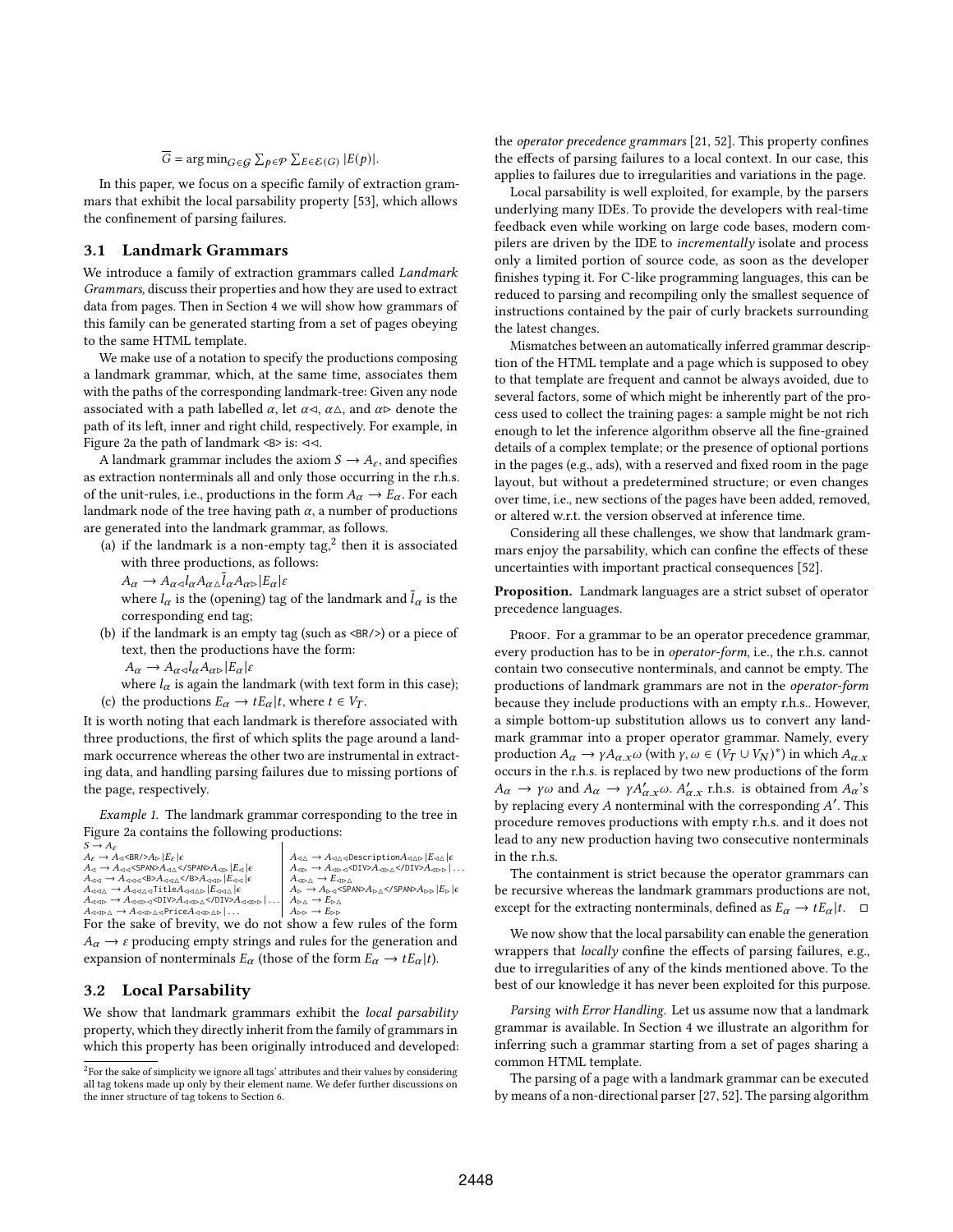

Figure 3: Extraction in the running example

performs a top-down visit of the landmark-tree and a contextual decomposition of the input page into regions, where a region is a string of contiguous tokens within the page. During such visit, it considers the productions having in the l.h.s. the landmark in current tree node.

Given a node with path  $\alpha$  of the landmark-tree, let the corresponding nonterminal  $A_{\alpha}$  be associated with a region  $r_{\alpha}$  (initially  $A_{\epsilon}$  is associated with  $r_{\epsilon}$  spanning the whole input page p). The parsing is executed as follows:

- (1) apply the production  $A_{\alpha} \to A_{\alpha \alpha} l_{\alpha} A_{\alpha \beta} \bar{l}_{\alpha} A_{\alpha \beta}$  if  $l_{\alpha}$  is a tag, (or  $A_{\alpha} \to A_{\alpha \lhd} l_{\alpha} A_{\alpha \rhd}$  if it is a text) by searching in  $r_{\alpha}$  for an occurrence of the landmark  $l_{\alpha}$ ;
	- (a) halt if either none or more than one occurrence are found: the string of terminal symbols in  $r_{\alpha}$  are extracted by parsing nonterminal  $E_{\alpha}$  by applying the production  $A_{\alpha} \rightarrow E_{\alpha}$ ;
	- (b) otherwise (exactly one occurrence  $l$  has been found) split  $r_{\alpha}$  into three sub-regions  $r_{\alpha\alpha}^l$ ,  $r_{\alpha\Delta}^l$  and  $r_{\alpha\nu}^l$  w.r.t. l; recursively repeat the procedure on each of the sub-regions of  $r_{\alpha}$  and the corresponding sub-regions by parsing  $A_{\alpha \triangleleft}$ ,  $A_{\alpha}$ , and  $A_{\alpha}$  over  $r^l_{\alpha}$ ,  $r^l_{\alpha}$  and  $r^l_{\alpha}$ , respectively.

Example 2. Figure 3a shows a page obeying to the HTML template shown in Figure 1c but missing the movie Description. This does not prevent the landmark grammar shown in Figure 2a from extracting other data from the nodes marked with  $E_{title}$  and  $E_{price}$ as shown in Figure 3b ("X" stands for the missing node  $E_{decr}$ ).

### 3.3 Split Operation

Given a region  $r$ , and one token  $t$  occurring exactly once within it, we can define a three-way split operation of that region into three contiguous sub-regions based on that unique  $t$  occurrence: the region at the left  $(r^t_{\triangle})$ , within  $(r^t_{\triangle})$ , if t is tag), and at the right  $(r_{\rm p}^t)$  of t. The split operation is well-defined if and only if exactly one occurrence of the token  $t$  can be located in  $r$ . By extension, we consider it well-defined also if no occurrence is found: the semantics is that it just returns the region on which it is applied.

A split operation can be associated with a production of a landmark grammar: let  $A$  be a nonterminal in the l.h.s. of a production from which the string of tokens in a region  $r$  derives. It turns out that the regions deriving from  $A_{\leq}$ ,  $A_{\triangle}$  and  $A_{\triangleright}$  can be seen as resulting from a split operation pivoting on a landmark  $l$  occurring exactly once in the region  $r$ .

| <b>Algorithm 1 FINDTEMPL: Creating the landmark-tree</b>                                                       |                                           |  |  |  |
|----------------------------------------------------------------------------------------------------------------|-------------------------------------------|--|--|--|
| 1: function $FINDTEMPL(R)$<br>2: <i>l</i> ← <b>choose</b> a landmark occurring at most once in every $r \in R$ | $\triangleright$ Input: a set of regions. |  |  |  |
| 3: return $l(\text{FINDTEMPL}(R_{\alpha}^l); \text{FINDTEMPL}(R_{\lambda}^l); \text{FINDTEMPL}(R_{\kappa}^l))$ |                                           |  |  |  |
| 4: end function                                                                                                | ⊳ Output: a landmark-tree.                |  |  |  |

*Example 3.* If we consider the region  $r$  spanning the whole page in Figure 1a, then the following regions are obtained by splitting on the token <BR/>:

 $r_{\rm d}^{\rm SB/>}$  = <B>Title</B>...<DIV>The Price of Everything</DIV>;  $r_{\triangle}^{\triangle$ BR/> =  $\epsilon$ ;

 $r_{\triangleright}^{\langle\text{BR}/\rangle}$  = <SPAN>35.22</SPAN> A US documentary.

Parsing a landmark grammar reduces to recursively applying split operations that consume and produce page regions. This observation motivates the following complexity analysis.

Proposition (Split Complexity). The worst-case time complexity of a split operation over a set of regions containing  $n$  total tokens can be implemented in  $O(n \log n)$ .

PROOF. We assume to have built a token-table structure over all the tokens in the input regions. The token-table is a map associating each token with the ordered list of all its occurrences over the input regions, and can be built in  $O(n)$ . These lists are ordered by the position of the token occurrences in the page. In order to perform a split operation on a certain pivoting token, we need to compute the resulting sub-regions by splitting the token-table in several smaller tables each associated with the resulting sub-region, so as to support next split operations. The split positions of the pivoting token can located in the ordered lists of occurrences associated with any other tokens (since those lists need to be split, as well) in  $O(\log n)$ . The number of lists to split in the worst case is  $O(n)$ .  $\Box$ 

## 4 WRAPPER INFERENCE

In the previous section we have described how we can parse a given landmark grammar to extract data from a page. In this section we show how such a grammar can be synthesized.

Given a set of input pages, Algorithm 1 (FINDTEMPL) aims at generating the landmark-tree representation of a landmark grammar that describes the HTML template underlying every input page. The produced grammar can be used as the specification of a Web wrapper aiming at fine-grained data extraction from other pages with the same template.

Algorithm FINDTEMPL builds a landmark-tree representation of the output grammar starting from its root in a top-down fashion. As the first invocation triggers the overall inference process, it receives as input a set of regions, each spanning one full page. The root of the output landmark tree is then chosen by analyzing the content of every input region (line 2) looking for tokens occurring at most once in every input page, if any.

The input parameter  $(R)$  of the algorithm is one set of regions, each from one distinct page of the input set of sample pages. Each recursive invocation of the algorithm reduces the problem by splitting every input region  $r$  on the landmark occurrences  $l$  it contains, if any: the sub-regions  $r^l_{\leq}$ ,  $r^l_{\leq}$ ,  $r^l_{\leq}$  are computed as detailed in Section 3.3. Left, inner, and right sub-regions are then grouped so as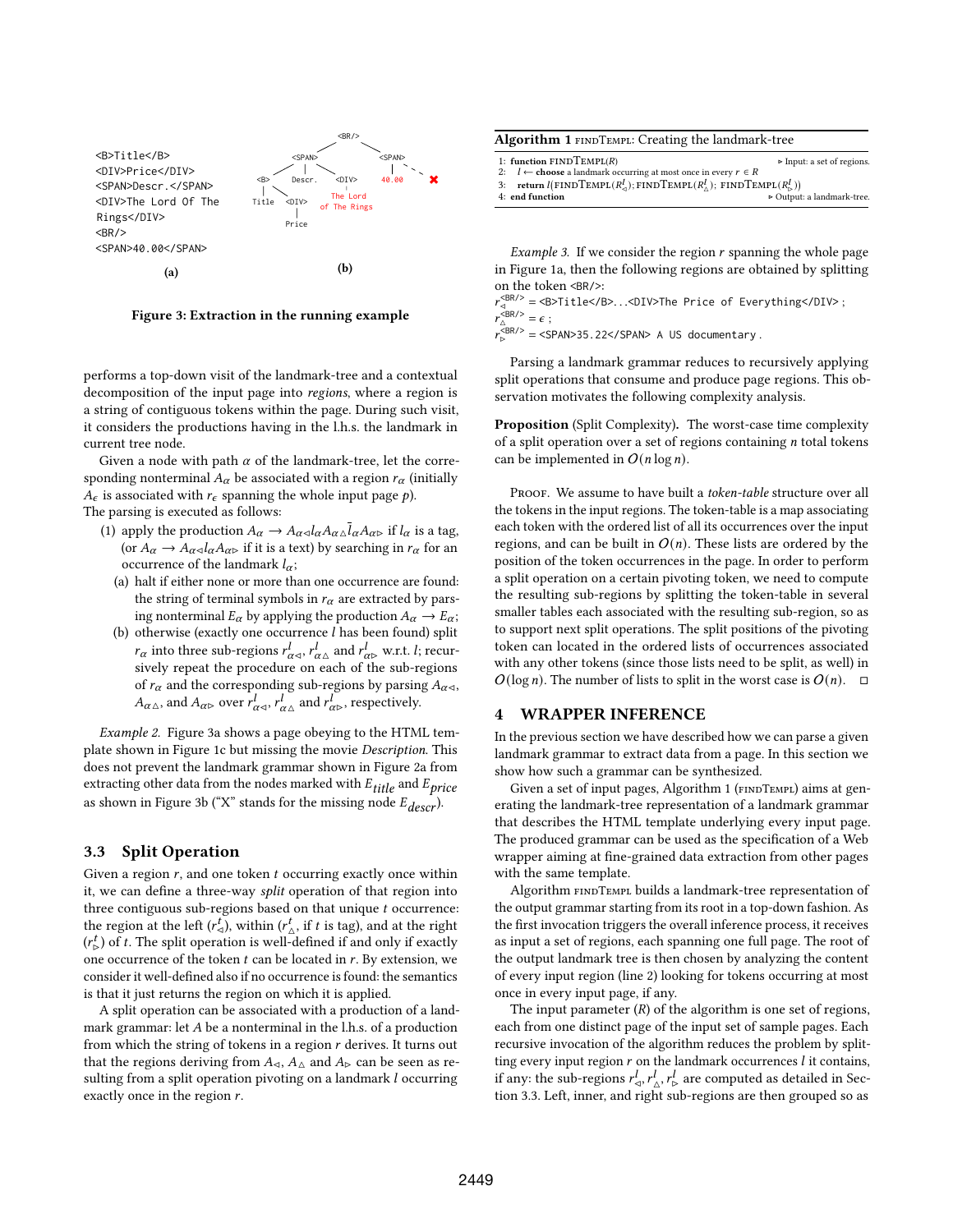to create three new sets of regions, namely  $\langle R_\lhd^l, R_\lhd^l, R_\rhd^l \rangle,$  on which the algorithm is recursively invoked (line 3).

The parenthesis notation (r.h.s. of line 3) stands for an operator  $l(\cdot, \cdot, \cdot)$  constructing the ternary landmark-tree rooted in the chosen landmark *l*, and having three children, which are the roots of the sub-trees resulting from recursive invocations.

Example 4. Two of the possible landmark-trees inferred for our running example are depicted in Figure 2. They can be obtained from the input pages shown in Figures 1a, 1b, and 3a.

Solving the overall inference problem is equivalent to recursively solving several instances of the Landmark Finding Problem.

Definition (The Landmark Finding Problem — LFP). Given a set of input regions (one per page) assumed to obey to the same HTML template, choose which landmark candidate should become the next landmark of a grammar describing every input region.

Algorithm FINDTEMPL uses a nondeterministic operator choose to solve the inference problem. It considers as a legit landmark candidate any token occurring at most once per page, that is, any token unambiguously supporting a split operation over every input region. Therefore, it ends up considering all the possible ternary landmark-trees modelling the set of input pages. In the worst-case, the input contains  $n$  different tokens, and the number of possible landmark-tree can become as large as the number of possible ternary trees with *n* nodes,  $C_n^{(3)} = \frac{1}{2n} {3n \choose n}$ , i.e., the generalized Fuss-Catalan number [3].

Proposition (FINDTEMPL complexity). The worst-case complexity of enumerating all the landmark-trees for an input made of  $n$  total tokens is  $O(C_n^{(3)} \cdot n^2 \log n)$ .

PROOF. It follows from Split Complexity, and from the cost of building one of the possible  $C_n^{(3)}$  landmark-trees of *n* nodes by means of  $n$  split operations.

A deterministic solution is presented in Section 5, where we also explain how to build, among all produced landmark-trees, the one that solves the SEP if we pose additional restrictions on the occurrences of each landmark. Next we show, by developing a simple probabilistic model of modern templated HTML pages, that the intuitive and effective heuristic of choosing the candidate landmarks amongst all tokens occurring at most once per input page is also well principled. Indeed, that is the property characterizing the tokens that most likely are part of the template according to the developed model.

#### 4.1 Landmark Lemma

Pages of modern sites are generated by scripts that query one or several underlying databases. We assume that no information is available about those scripts beyond an observed input set of regions  $R$  (possibly, whole pages).

A token occurring in the input set of regions can be classified in two mutually exclusive categories: either it is a template token or a value token, i.e., either it is produced by the script as part of the HTML template, or it comes from the contents stored in the underlying databases. Nevertheless, without a direct access to those generating scripts, such classification can only be approximated by developing a probabilistic model based on the evidence collected while observing the input set of regions *.* 

We introduce a discrete probability distribution function  $p(\cdot)$ over tokens in the input regions R such that  $p(t, R)$  is the probability that all occurrences of t in R are template tokens, and so  $1 - p(t, R)$ is the probability that at least one of them is a value token.

We develop a workable probabilistic model based on two assumptions. The first is the following.

Assumption (Independence of Occurrences — IOA). Given a token t, and a set of regions  $R$ ,  $p(t, R)$  depends only on the nature of the token $t$  (i.e., whether it is a tag or a text) and on the number of its occurrences in every input region  $r \in R$ .

The IOA can be rewritten as  $p(t, R) = p(t, o(t))$  where  $o(\cdot)$ , called *occurrences vector* [2], is a function over tokens in  $R$  that associates a token with the number of its occurrences in every input region  $r \in R$ .

This assumption is not completely valid on real Web pages as tags are often organized according to an HTML language specification that "ties" together certain tags, say, <TR> and <TD> for creating table rows. We end up neglecting, in our model, how those occurrences are positioned w.r.t. occurrences of the same token and of other tokens in the same regions.

The second assumption is that every tag is part of the template with the same *template probability*  $\overline{l}$ , and every text with probability  $\bar{v} = 1 - \bar{l}$  or vice versa, i.e., a text is not part of the template with probability  $\overline{l}$  and is template with probability 1 –  $\overline{l}$ . This allows us to simplify our probabilistic model into a single-parameter one. In practice, we can expect the parameter  $l$  to be small: usually most of tags are part of the template and most of the texts are values.

We are now ready to state and prove a major property that justifies the role of landmark grammars as an effective formalism for describing HTML templates.

Lemma (Landmark Lemma). Given a set of input regions  $R$ , if *template probabilities* are either very small  $(\lim_{\bar{l} \to 0+}$ , i.e., texts) or very large ( $\lim_{\bar{l} \to 1^-}$ , i.e., tags), then the occurrences vector that maximizes the probability of a token  $t$  being a landmark is the binary vector, for which the token does not occur more than once in any input region.

PROOF. The probability of a token  $t$  being part of the template can be computed by the mutually exclusive events of it being found as an occurrence of a template token  $i$  times (with probability  $l$ ), and  $k - i$  times as an occurrence of a value token (with probability  $\overline{v} = 1 - \overline{l}$ , *i.e.*:

$$
p(t) = \sum_{i=1}^{k} \bar{l}^{i} \, \bar{v}^{k-i} = \frac{\bar{l}(\bar{l}^{k} - \bar{v}^{k})}{\bar{l} - \bar{v}} \, . \tag{1}
$$

Our goal here is to find the maximum value of the probability, and hence we compute the partial derivative of  $p(\cdot)$  w.r.t. k:

$$
\frac{\partial p}{\partial k} = -\frac{\overline{l}\left((1-\overline{l})^k \log(1-\overline{l}) - \overline{l}^k \log(\overline{l})\right)}{2\overline{l} - 1},\tag{2}
$$

where we need to assume  $\overline{l} \neq 0, \overline{l} \neq 1, \overline{l} \neq \frac{1}{2}$ . By solving for  $k$ :

$$
\frac{\partial p}{\partial k} = 0 \longrightarrow k = \frac{\log\left(\frac{\bar{l}\log(\bar{l})}{\log(1-\bar{l})}\right) - \log(\bar{l})}{\log(1-\bar{l}) - \log(\bar{l})},\tag{3}
$$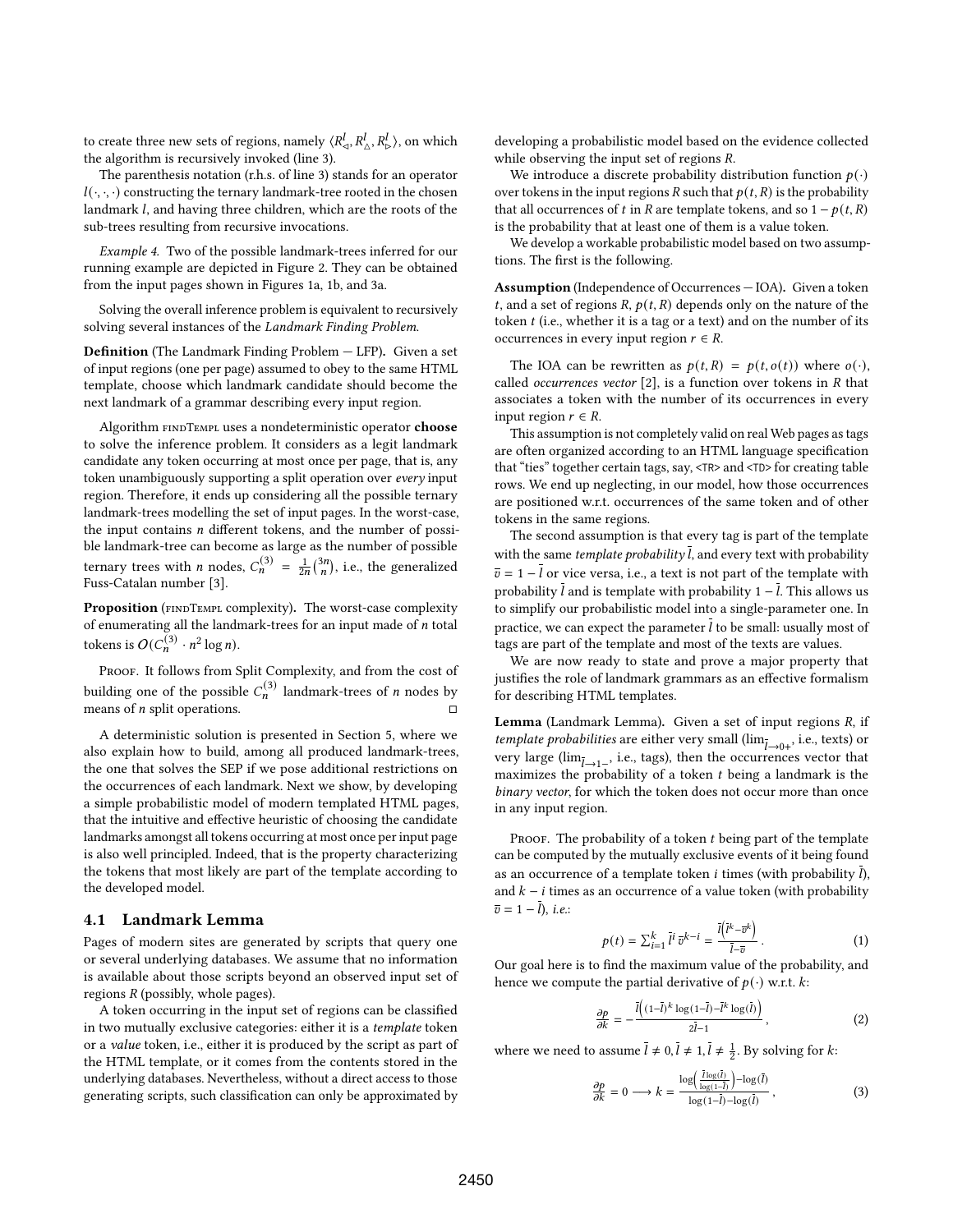and, by taking the limit for  $\bar{l} \rightarrow 0+$  (for tags) and for  $\bar{l} \rightarrow 1-$  (for texts), we obtain the following result:

$$
\lim_{\bar{l}\to 0+} k = \lim_{\bar{l}\to 0+} \frac{\log\left(\frac{\bar{l}\log(\bar{l})}{\log(1-\bar{l})}\right) - \log(\bar{l})}{\log(1-\bar{l}) - \log(\bar{l})} = \lim_{\bar{l}\to 1-} k = 1. \tag{4}
$$

We now prove by induction that it holds for  $n$  pages. The basic step follows from Equation 4 above. As for the inductive step, let us now assume that the property holds for  $n - 1$  pages by inductive hypothesis for a candidate token  $t$ . Given a new page, either that candidate does not occur at all and cannot be observed (i.e.,  $k = 0$ ), or, if it occurs, it has to be present at most once  $(k \leq 1)$  so that Equation 4 holds, as well.  $\Box$ 

# 5 SEP AS A SEARCH PROBLEM

The family of landmark grammars allows the SEP to be conveniently modeled as an informed search problem [54] in a space whose states are each associated with a landmark-tree. Every edge of the space is associated with a possible split on the landmark-tree of the state it departs from, and the split creates the landmark-tree associated with the state the edge leads to.

SEP is thus reduced to the problem of finding the state  $s^*$  with the smallest cost, the latter being defined as the total size (in tokens) of the strings extracted by its underlying landmark-tree from the input pages:  $g(s) = \sum_{r \in R(s)} |r|$ , where  $R(s)$  is the set of all regions extracted by the landmark grammar associated with the state s. The initial state of this search space is the empty landmark-tree whose cost is equal to  $n$ , the total number of tokens in the input pages. The goal states are the landmark-trees on which additional splits cannot be operated for the absence of candidate landmarks. SEP is thus reduced to the problem of finding the goal state s<sup>\*</sup> with the most fine-grained data extraction, i.e., the smallest cost  $g(s^*)$ .

Example 5. Figure 4 shows an excerpt of the search space for the running example. The root is an empty landmark-tree. The two highlighted landmark-trees are those in Figures 2a and 2b. Several paths might lead to the same state as shown by the gray colored state in Figure 4: it is possible that a landmark-tree is obtained by applying the same set of split operations in different sequences.

The number of possible states can be overwhelming, even for rather small input pages, if each contain different tokens. However, for real pages, and especially templated ones, many tokens are repeated in every page. The efficiency of the search algorithm can be measured with the number of number of visited states, i.e., the number of splits performed to reach a goal state.

We introduce  $k$ -SEP, a constrained variant of the general SEP specifically designed for the family of landmark grammars. It reduces the number of states of the search space by discarding tokens not occurring frequently enough to be considered as plausible landmarks. It is based on the following additional assumption.

Assumption ( $k$ -SEP). Given a landmark grammar and a set of input regions that it parses, every landmark must occur exactly once in at least  $k$  input regions.

It is worth mentioning that FINDTEMPL actually deals with 1-SEP, as it implicitly requires every landmark to occur at least once to be observed and considered as one of the possible candidate landmarks.



Figure 4: Excerpt of the search space for the example

# 5.1 A\*-Solution for k-SEP

The search space of a  $k$ -SEP instance features two important characteristics: first, a goal state is any state associated with a landmarktree on which no further split is possible for the absence of candidate landmarks satisfying the  $k$ -SEP assumption; second, any split decreases the overall cost of at least  $k$  units, as that is the minimum number of token occurrences it removes from the extracted strings.

A\* is a best-first search algorithm [54] that maintains a frontier over all and only the visited states that could still potentially be in the path to the optimal goal state. In every iteration, and under rather general assumptions on the adopted cost function, it selects which paths departing from that frontier need to be further expanded towards the goal to not miss the optimal state.

A\* bases its decisions on a cost function  $f(s) = g(s) + h(s)$ , that aims at optimistically estimating the cost from the initial state to the optimal goal state by crossing the current state  $s: q(s)$  is the actual cost of the path to reach the current state s, and the heuristic function  $h(s)$  estimates the cost required to expand the path from s all the way down to the optimal goal state.

We define  $h(\cdot)$  as the function estimating the number of tokens yet to be modelled by a landmark-tree, as  $h(s) = i(s) - g(s)$ , where  $i(s) = o_{< k}(s) + o_{u}(s)$ .  $o_{< k}(s)$  counts the number of tokens occurring in less than  $k$  regions;  $o<sub>u</sub>(s)$  is the number of tag occurrences which are left "unbalanced" by a previous split: they are opened (resp. closed) in a region but closed (resp. opened) in a different one. We name  $i(s)$  incompressible cost after the observation that it counts the tokens that cannot be modelled (from there on) in a  $k$ -SEP search space by a landmark. With this definition of the heuristic function, it is the incompressible cost function  $i(\cdot)$  that ends up driving A\*'s visit of the search space. Indeed,  $f(s) = g(s) + h(s) = i(s)$ .

*Example 6.* Figure 4 shows  $g(\cdot)$  and  $h(\cdot)$  values over a few states of the 2-SEP search space for the running example. The A\*-algorithm follows the path that includes the nodes on the left side of the figure and reaches the optimal landmark-tree, which is the state at the bottom left of the figure.

It is well known that A\* algorithm effectiveness strongly depends on some crucial properties of the adopted heuristics function  $h(\cdot)$ .

As for its completeness, i.e., the capability of always finding the optimal solution, A\* requires  $h(\cdot)$  to be *admissible*. An heuristic  $h(\cdot)$ is said admissible if it never overestimates the cost of reaching the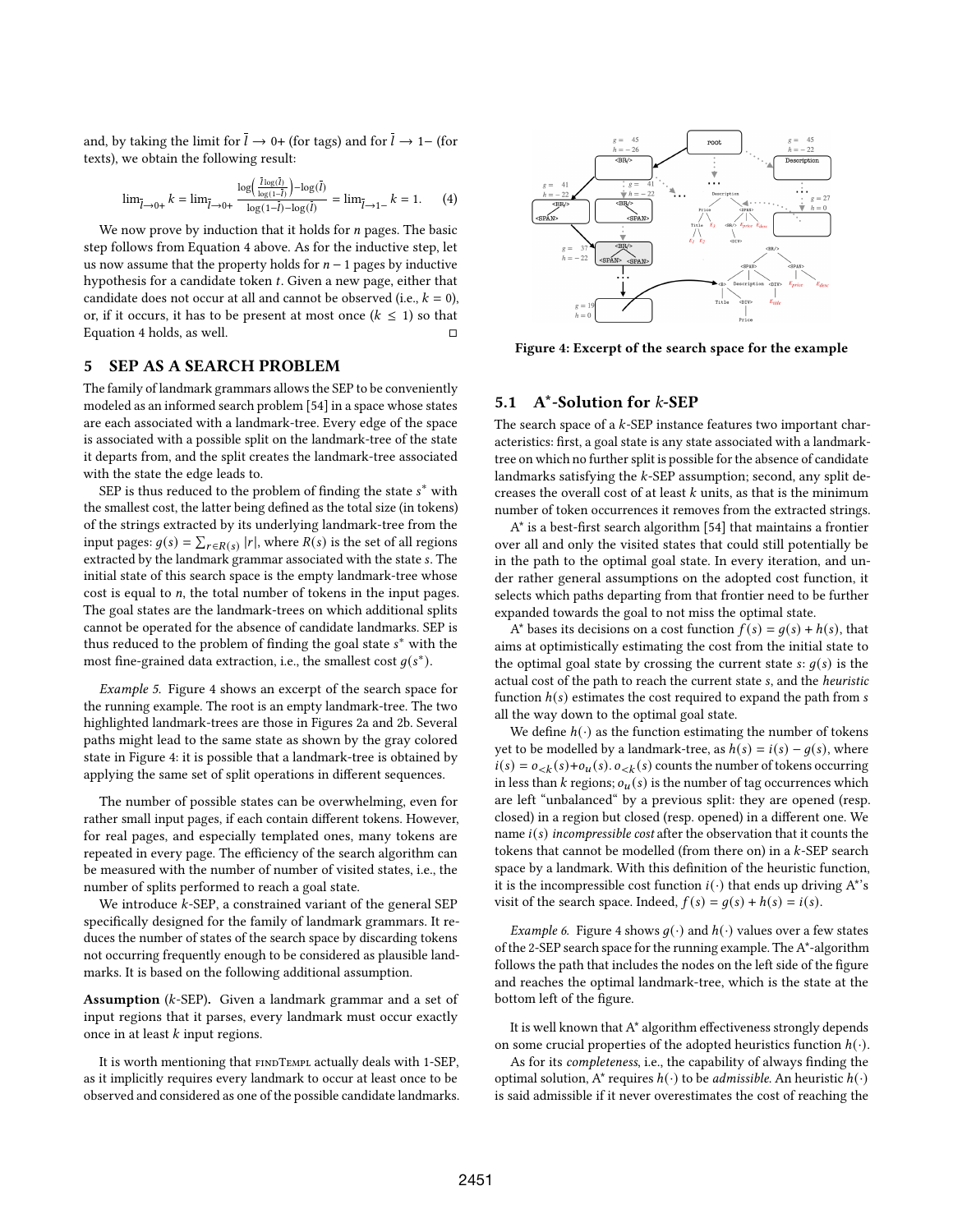goal, i.e.,  $h^*(s) \leq h(s) \leq 0$  for every state, where  $h^*(s)$  is the actual cost of the optimal path from the current state to the goal.

The A<sup>\*</sup> algorithm is said *optimally efficient*, i.e., with the guarantee that there cannot exist other algorithms that always visit fewer states than  $A^*$ , if  $h(\cdot)$  is consistent (or monotone). An heuristic  $h(\cdot)$ is said consistent if its value never decreases along any path from the initial state towards a goal state.

Lemma (Properties of the Heuristic Function). The heuristic function  $h(s) = i(s) - g(s)$  is consistent and admissible for  $k \ge 2$ .

PROOF. We only prove the consistency as it also entails the admissibility. Given a state s, let  $z$  be any of its successor, and let <sup>∗</sup> be the goal state; for a heuristic to be consistent, the following conditions must hold [49]:

(1)  $h(s^*) = 0;$ 

(2)  $h(z) \geq c(s, z) + h(s)$ , with  $c(s, z)$  being the actual cost of reaching a descendant *z* from *s*.

The first condition is trivial as the algorithm itself halts when only incompressible tokens are left in the extracted regions.

As for the second condition, when going from a state s to one of its children, say  $z$ , the cost of reaching  $z$  from  $s$  is:

$$
c(s, z) = g(s) - g(z) = \sum_{r \in R(s)} |r| - \sum_{r \in R(z)} |r|,
$$

and therefore we can rewrite that condition as:

$$
i(z) - \sum_{r \in R(z)} |r| \geq \sum_{r \in R(s)} |r| - \sum_{r \in R(z)} |r| + i(s) - \sum_{r \in R(s)} |r|,
$$

that is:  $i(z) \ge i(s)$ . The latter trivially holds by definition of the incompressible cost function  $i(s) = o_{< k}(s) + o_{u}(s)$ . A token counted by  $o_{\leq k}(\cdot)$  occurs exactly once in less than  $k$  regions cannot occur more frequently by means of some additional splits. Similarly for  $o_u(\cdot)$ : unbalanced tags of the regions extracted in the current state cannot later be rejoined by a split.  $□$ 

# 5.2 Greedy Search

Although the worst-case time complexity for inducing an optimal landmark tree by means of the A\* algorithm is still exponential, real pages can hardly trigger such exponential behaviour in practice. Indeed, backtracking can only occur in the presence of tokens in the input regions with a recurrent HTML ambiguity, when the behavior of template tokens is not distinguishable from that of value tokens by just counting the occurrences. Even if backtracking happens, it is most likely going to be "localized", i.e., confined in smallish regions, at tolerable costs.

We now introduce GREEDY, a variant of the search algorithm that removes any trace of backtracking by always expanding the state with a minimal value of the cost function  $f(\cdot)$ : it can be used to benchmark the contributions of A\* both in term of additional computational costs, and in term of the improvements over the quality of induced landmark-trees. It can also be used to study the characteristic of the regions that trigger the backtracking when running A\* on real pages.

GREEDY, as well as  $\mathbf{A}^*$  , tends to prefer landmarks with the largest number of occurrences amongst those occurring exactly once in at least  $k$  pages. However, whereas  $A^*$  backtracks to already visited states for finding the best choice, GREEDY's single choice might significantly affect the quality of the final outcome.

We also aim at measuring the importance of the tie-breaking policy by considering two GREEDY variants: GREEDY-RND makes a random choice, whereas GREEDY-INF makes an informed decision by adopting additional priority criteria, as follows: texts are better than tags; longer texts are preferred over shorter ones; tags higher in the DOM hierarchical representation of input pages are preferred over those deep in the tree.

These criteria for prioritizing the landmark aim at preferring the candidates that are most likely part of the template. They respond to the intuition that textual candidate landmarks, especially longer ones, are more likely to be part of the template than a leaf tag.

Independently of the adopted variant, GREEDY certainly exhibits a better worst-case time-complexity than A\*.

Proposition 7 (GREEDY-FINDTEMPL complexity). GREEDY worstcase time-complexity for inducing a landmark-tree is  $O(n^2 \log n)$ .

PROOF. It follows from the  $O(n)$  nodes in a landmark tree, from the complexity  $O(n \log n)$  of split operations, from the  $O(\log n)$  cost of inserting new landmarks into a priority queue that maintains the candidates' ranking, and from the fact that every split can originate at most 3 new candidates to insert in the priority queue.

# 6 HTML DYNAMIC TOKENIZATION

So far we neglected the attributes of tag tokens for the sake of simplicity. We now remove this limitation, and leverage the richness of modern pages arising from the rather complex inner structure of an HTML tag: each has an element name along with an optional list of attributes, each with a name and an optional value.

The source code of a templated page often contains many tags with the same element name but different roles in the template. The roles can be distinguished by also leveraging the differences in the attributes of a tag. For example, if <DIV class="movie-title"> and <DIV class="movie-price"> are modeled by the same landmark <DIV> that ignores their HTML attributes, we would end up confusing tokens that clearly play two distinct roles in a templated page: the landmarks need to be sensitive to the value of the attributes, say class, to distinguish the occurrences' roles.

Unfortunately, deciding which attribute names and values should be considered for every candidate landmark is a challenging problem. The presence of HTML attributes turns out to be occasionally misleading: consider for example the quite common practice of highlighting even and odd rows of a long HTML table with different colors to facilitate reading. This detail has nothing to do with the semantics of the contents: it is preferable a landmark <TR> that neglects the presence of the bgcolor attribute and so matches both <TR> and <TR bgcolor="#808080">.

Let <T> denote a landmark matching all tag tokens having as element name T, independently of the presence of attributes. We introduce the notation  $\leq$  a=\* b=\*> for a landmark sensitive to the presence of attributes and matching the two occurrences <T a="x" b="y"> and  $(T$  a="z" b="z">, and the notation  $(T$  a="x" b=\*> for a landmark that is also sensitive to value of the a attribute: it matches with  $(T$  a="x" b="y"> but not with  $(T$  a="z" b="z">.

A straightforward extension of our wrapper inference algorithm can deal with HTML attributes by reconsidering the SEP search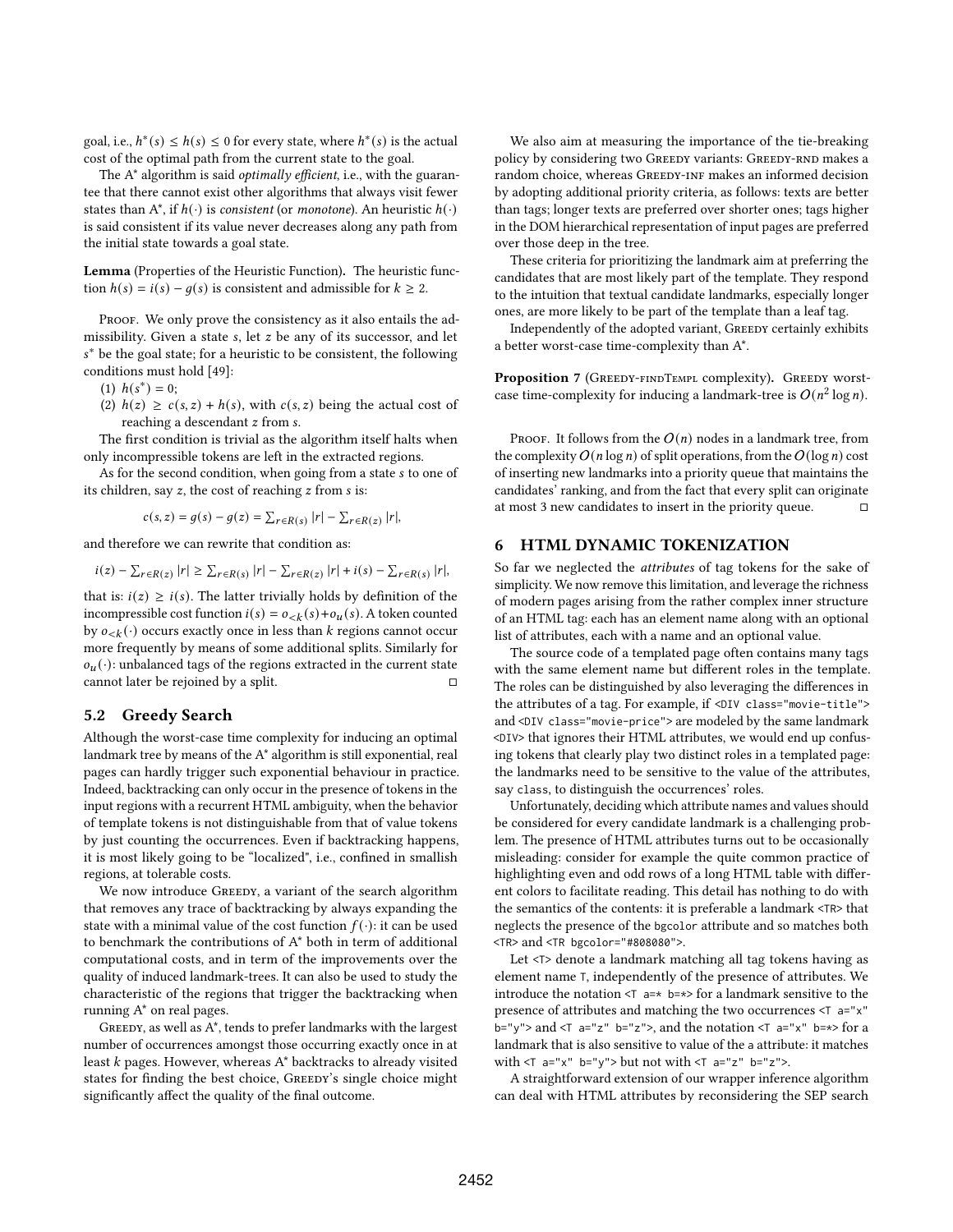

Figure 5: Lattice of tag landmark candidates

space modeling discussed in Section 5: the search space built without considering attributes is now expanded with states to take into account the new landmark candidates.<sup>3</sup>

This technique is named *dynamic tokenization*: at inference time, it deals with lexical aspects that are traditionally faced during the preliminary tokenization of the input pages, well before the inference even started. Namely, it decides which HTML attributes of HTML tags should somehow "emerge" into tokens, to better solve the  $k$ -SEP. In a sense, the induction algorithm is inferring not only a landmark grammar description of the input pages, but also, and contextually, the most appropriate lexical description of its tokens to let that inference succeed.

All the candidate landmarks matching with a tag token of a certain element name can be ordered into a lattice structure  $(C, \leq)$ as shown by the example lattice in Figure 5: it has been created with the candidate landmarks that model all TR occurrences, such as <TR bgcolor="#808080" align="center">.

Let  $C$  be the set of all possible candidates with the same element name and let  $\leq$  denote a partial order relation between candidates. The least upper bound of the lattice is always the landmark matching with all token occurrences having the same element name, independently of the presence of HTML attributes.

Given two landmarks  $T_1$  and  $T_2$  from that lattice:  $T_1 \leq T_2$  iff for every token occurrence t, t matches  $T_1 \Rightarrow t$  matches  $T_2$ , i.e., landmarks that are greater according to the partial order  $\leq$  have the same or a larger number of occurrences in every page.

During the inference, in order to decide whether a token can play the role of a landmark or not, the tags occurring in the input regions are grouped by their element name, and each is associated with a lattice hosting all its occurrences. The candidates in the lattice having exactly one occurrence in at least  $k$  pages contribute with a state in the  $k$ -SEP search space.

We assume that only a finite and already known set of attribute names and values can contribute to the lattice:  $A^*$   $\Lambda^*$  visits more states when the dynamic tokenization is enabled because the new candidates increase the branching factor of the search space. However, both GREEDY and A\* worst-case time complexity do not increase.

# 7 EXPERIMENTAL EVALUATION

We developed a Java prototype implementation of FINDTEMPL for automatic wrapper inference based on landmark grammars. It implements the optimal algorithm  $A^*$ , the two variants of the GREEDY algorithm, a baseline RANDOM that will be presented later, and the HTML dynamic tokenization technique.<sup>5</sup> Our experimental evaluation  $^6$  is based on two benchmarks: (*i*) the Structured Web Data Extraction (SWDE) dataset [30];  $(ii)$  the Alaska benchmark [10].

SWDE is a rather consolidated dataset progressively adopted as a reference by several Web data extraction systems [6, 30, 38, 42, 50] and therefore suitable for comparing existing approaches. It was sourced from 80 websites over 8 domains for a total of 124k pages.

Alaska is a more recent benchmark, which was conceived for Web data integration tasks, but can be used for evaluating Web data extraction systems as well. It includes a large manually curated ground-truth with 587 attributes from 20 websites.

Each of the benchmarks comes with a ground-truth made of correct attribute values from the pages of the dataset. To evaluate the quality of the generated wrappers, we compute the *precision* and recall over all attributes in the ground-truth. Given a collection of pages  $P$  and an attribute a, let  $a(P)$  be the set of attribute values extracted from the pages by the wrapper for that attribute, and let  $a_q(\mathcal{P})$  be the corresponding correct values for the same attribute from the ground-truth: precision is defined as  $P = \frac{|a_g(P) \cap a(P)|}{|a(P)|}$ , and recall as  $R = \frac{|a_g(\mathcal{P}) \cap a(\mathcal{P})|}{|a_g(\mathcal{P})|}$ . Then, *F*-measure is computed as usual:  $F = 2 \times \frac{P \times R}{P + R}$ . In order to associate each ground-truth attribute with one of the output attributes, we always select the output attribute having the best  $F$ -measure value. As a measure of the cost, we count the number of split operations. For an approximate measure of the computation times, our sub-optimized prototype on a commodity machine<sup>7</sup> takes 4.36 seconds for 1 $k$  serial splits (by averaging over all the experiments we conducted). Over the SWDE dataset,  $A^*$  performs an average of  $~14k$  splits per site (with a standard deviation  $\sigma = \frac{-17k}{5}$ ; for the Alaska Benchmark it performs an average of ~600k splits per site ( $\sigma$  =~38k). It is worth noticing that the presented inference algorithms can be easily decomposed to perform several splits in parallel.

# 7.1 SWDE Benchmark

SWDE has been used for the evaluation of several Web data extraction systems proposed in the literature. Moreover, it has been used for the evaluation of WADaR [41], which is a tool for joint wrapper and data repairing, itself based on the exploitation of several preexisting proposals such as DEPTA [60], DIADEM [22], ViNTs [61], RoadRunner [14], and WEIR [6]. Indeed, WADaR fixes the data extracted by automatically generated wrappers and improves their quality (the  $F$ -measure grows by  $15\% - 60\%$  [42]).

The main idea behind WADaR's repairs is to exploit the hints coming from a bunch of domain-specific annotators (oracles, in WADaR's terminology), which it uses to detect and fix anomalies

 $^3\rm Conversely, extending the landmark grammars would turn out cumbersome as formal$ grammars assume an up-front static lexical analysis of the input string.

<sup>&</sup>lt;sup>4</sup>Our prototype can be configured by specifying which attributes should be used to build the lattice (in our experiments:  $id$ , class), optionally with the value (class), or that should just be ignored (bgcolor).

 $^5\rm{We}$  consider the attributes of all tags without their values, except for the attributes class and id, for which we also consider the values. bgcolor is ignored.

 $^6$  The dataset, the results and the logs of the experiments are available at this address: [https://thesmallestextractionproblem.github.io.](https://thesmallestextractionproblem.github.io)

<sup>7</sup>Equipped with a 2.50GHz Intel Core i7-6500U processor and 8Gb of RAM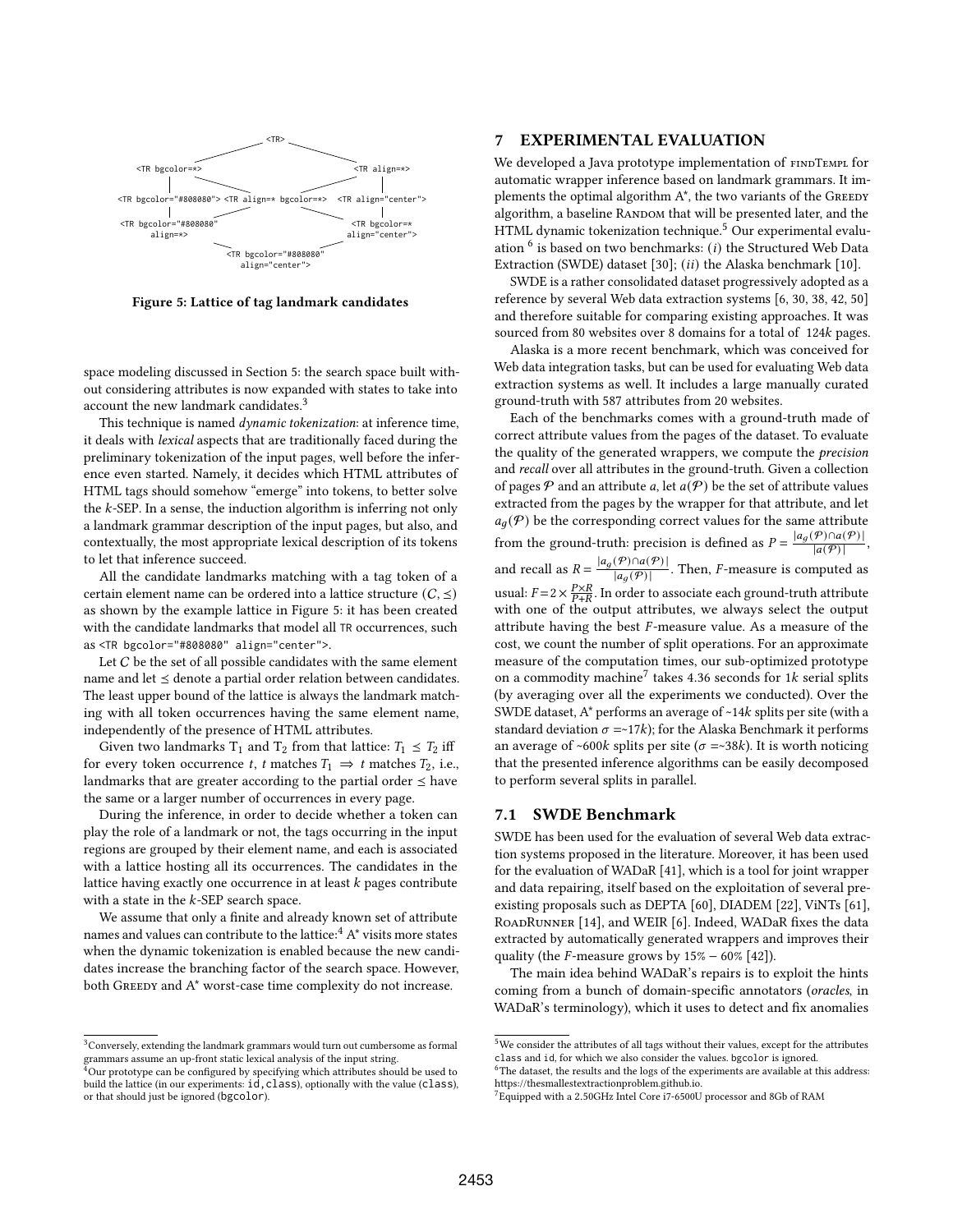in the extracted tuple of values. For instance, it can check whether the extracted value, or a substring of it, belongs to the domain of an attribute. If not, WADaR will look for a repair transformation to jointly fix all the tuples of values extracted by the wrapper. Because of the very nature of WADaR, which improves the quality of the results of other systems, a comparison with WADaR transitively provides a comparison with all the systems it is based upon.

Two other recent systems have been evaluated over SWDE: HYB [50], a supervised wrapper generator, and OpenCeres [38], an Open Information system capable of automatically discovering new attributes. The evaluation of OpenCeres has motivated the definition of an expanded version of the benchmark, which includes additional ground-truth for 272 additional attributes from 21 sites of 3 SWDE domains (Movie, NBA, and University).

Table 3 shows precision and recall averaged over all the attributes in the SWDE ground-truth (or the expanded version, when available). We report the results for A\* (with the dynamic tokenization enabled), WADaR, HYB, and OpenCeres.

A\* has been evaluated by inferring a wrapper from a random sample of 20 pages for every site (0.01-0.1% of those available in the dataset). A\* achieves 93.88% in precision and 93.25% in recall, improving WADaR's results by 12.00%, and 20.13%, respectively. It is worth noticing that WADaR requires external knowledge for its repairs, in the form of domain-specific annotators, while our entire process is fully automatic.

Table 3 also shows that A\* outperforms HYB, a semi-supervised system to synthesize a wrapper from very few examples: the user is required to interact with the system to provide positive and negative examples that will drive the wrapper generation starting from a few initial annotations (just 2 on the SWDE dataset).

We also report the results of the evaluation over the *expanded* SWDE against OpenCeres, a system that requires a seed KB made of pairs of attribute value/label to run the extraction. The expanded dataset contains more challenging optional attributes w.r.t. the original dataset (with 12% loss both in precision and recall) but A\* can still outperform OpenCeres. However, it is worth observing that OpenCeres has a different and more challenging goal, as it aims at finding both labels and values of attributes.

Finally, we also compare  $A^*$  against RANDOM and GREEDY, the other sub-optimal algorithms visiting the same search space, as a baseline: as RANDOM selects landmarks without a clue, it helps to assess how challenging a dataset is; GREEDY is used as a reference to analyze the role of A\*'s backtracking for its optimality.

7.1.1 Random. The results in Table 3 are obtained by averaging 100 executions over all the sites of each domain. Interestingly, and despite the totally clueless strategy, RANDOM obtains respectable precision results (always above 73%) on SWDE. Conversely, the recall is rather disappointing (always below 48%), revealing that minimizing the number of false negatives is the real challenge for this benchmark. The results on the expanded dataset are similar.

7.1.2 Greedy. The greedy version of our inference algorithm visits the search space by always preferring the landmark that minimize the length of the extracted strings after the split. Table 3 shows the results obtained by GREEDY-RND and GREEDY-INF, the two variants differing only for the policy adopted for breaking the ties. The

#### Table 3: Experiments on the SWDE dataset

|                   | <b>SWDE</b> |          |          | Exp. SWDE |           |          |  |
|-------------------|-------------|----------|----------|-----------|-----------|----------|--|
|                   | P           | R        | F        | P         | R         | F        |  |
| WADaR             | 81.88       | 73.12    | 77.25    |           |           |          |  |
| <b>HYB</b>        | $86 + 3$    | $87 + 3$ | $86 + 3$ |           |           |          |  |
| OpenCeres         |             |          |          | 72        | 48.33     | 57.84    |  |
| GREEDY-RND        | 91.25       | 90.63    | 92.27    | 78.33     | 78.67     | 78.50    |  |
| <b>GREEDY-INF</b> | 92.38       | 90.88    | 91.62    | 80.33     | 79.67     | 80.00    |  |
| $A^*$             | 93.88       | 93.25    | 95.56    | 81.67     | 81.67     | 81.67    |  |
| RANDOM            | $77\pm2$    | $34 + 3$ | $48 + 1$ | $64 + 5$  | $12\pm 2$ | $20 + 1$ |  |

former makes a random choice, while the latter heuristically ranks the candidates, as described in Section 5.2.

The obtained results are close to those of the optimal algorithm A\*, achieving a precision of 92.38% (resp. 91.25%) and a recall of 90.88% (resp. 90.63%) with Greedy-inf (resp. Greedy-rnd), i.e., a loss of just 2.06% in precision and 2.5% in recall. On average it saves 9.8% splits (with a standard deviation of 20.87%). Also, the differences in the results of the two variants show that only a rather small portion of the loss can be recovered by using smarter policies to break ties: most of the loss is due to the lack of backtracking.

As for the results on the expanded dataset, it is worth noticing that the differences between A\*'s and GREEDY's results are similar to those computed on the original SWDE dataset.

## 7.2 Alaska Benchmark

The Alaska benchmark is an end-to-end benchmark for Big Data Integration tasks. It contains more than  $29k$  pages from  $20$  websites. The dataset was not specifically designed as a data extraction benchmark, and despite the SWDE dataset contains more pages and sites than Alaska's, the variety of attributes in the latter dataset makes it more challenging.

Indeed, let us classify attributes as either head or tail depending on whether they are present or not in the majority of the sites provided by a benchmark for a certain domain. The SWDE benchmark is by construction built in such a way that it includes only 3-5 head attributes per domain. Conversely, the majority of the attributes in the Alaska Benchmark's ground-truth are not head attributes.

Head attributes are usually located in a fixed, non optional portion of the template, while tail attributes are more challenging and optional attributes generally located in regions of the page with a looser HTML structure.

7.2.1 Alaska Benchmark Ground-Truth. The Alaska benchmark includes a dataset of Web pages about e-commerce products with a manually curated ground-truth made of linkages (pair of pages referring to the same real-world entity) and schema matches (pair of attributes from distinct sites with matching semantics). Unfortunately, it does not include a ground-truth specifically designed for Web data extraction, as the benchmark aims at evaluating the integration of the extracted data rather than their extraction from the HTML source of the pages. Indeed, the dataset is available as JSON files created by using an ad-hoc extractor specialized for HTML tables containing products specification.

Given the size of the benchmark, manually curating the quality of those extracted data is a daunting task. We derived a Web data extraction ground-truth by looking for the occurrences of attribute values in the HTML source code of the pages. We selected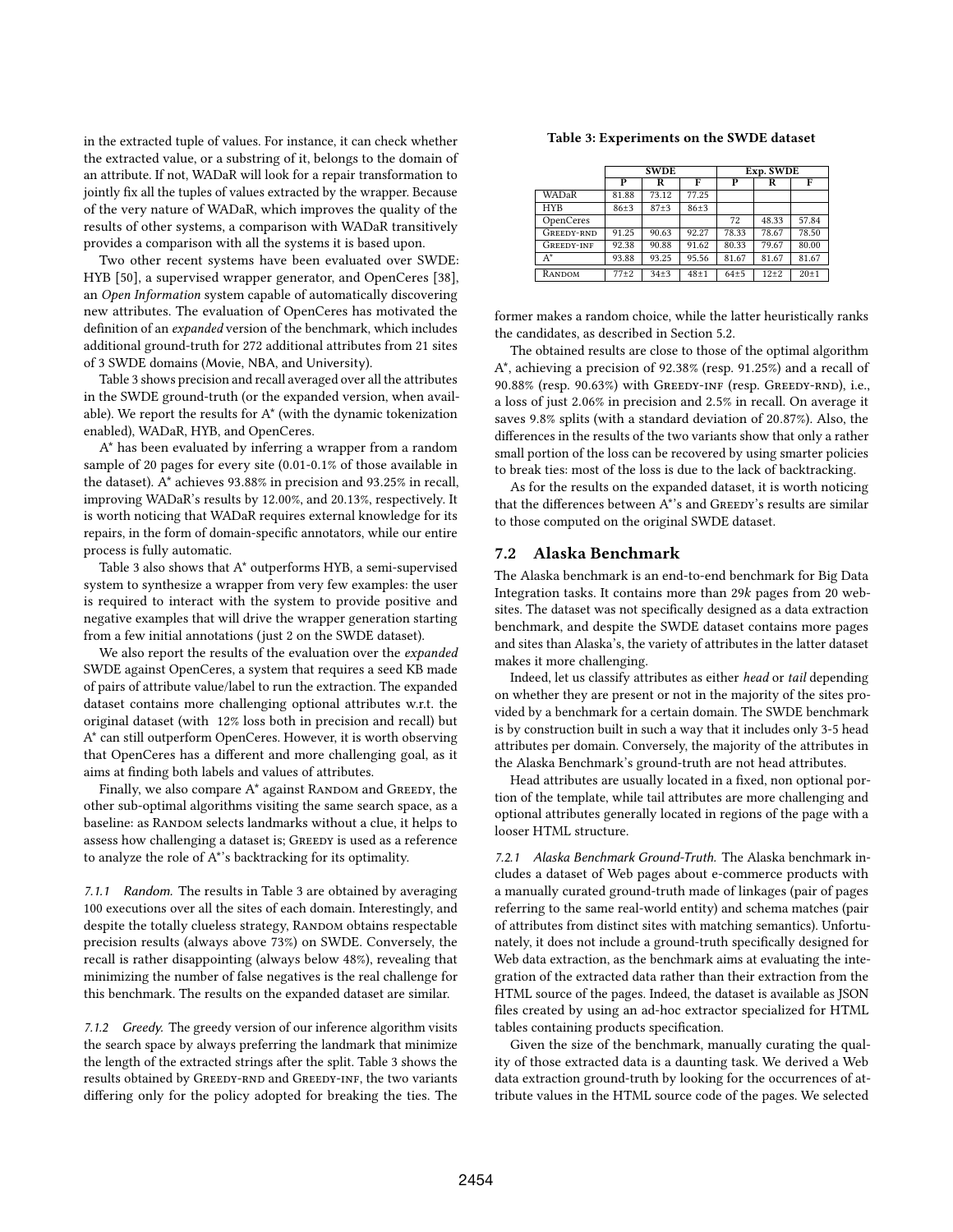only the attributes that according to the Alaska benchmark groundtruth are offered by several pages across distinct sites. Since the results of the integration is manually curated, and the data are redundantly offered by multiple sources, we build our Web data extraction ground-truth based on the assumption that these correctly integrated redundant data are correctly extracted, as well. We manually verified and confirmed the correctness of all the values for a random sample of 50 values. We also manually checked, for a sample of 5 random attributes of the selected ones, that all the values not available in the JSON files were also not available in the HTML source of the corresponding page. Overall, out of the initial 587 attributes available in the Alaska benchmark, our data extraction ground-truth includes 92 attributes most of which are published only by a minority of the sites in the dataset.

7.2.2 Results on the Alaska Benchmark. The experimental evaluation on the Alaska benchmark is carried out by using the optimal algorithm A\*, and the two Greedy variants to benchmark and analyse the amount of backtracking needed to get the optimal solution.

We used 10% of the pages of each site as training set.<sup>8</sup> The results shown in Figure 6 feature an average precision and recall of 78.15% and 84.20%, respectively. Figure 6a also shows the percentage of additional splits that A\* needed for every site in the Alaska benchmark ( $\Delta$  Split). On average Greedy saves 21.3% of splits (with a standard deviation of 8.23%).

Figure 6c plots the differences between the number of splits operated by the  $A^*$  and GREEDY algorithms w.r.t. the size of the regions involved by the split. The split is counted once for every involved region. This experiment shows that the vast majority of additional splits operated by A\* while backtracking is for small regions with less than 4-5 tokens.

7.2.3 The parameter  $k$ . To evaluate the impact of the  $k$  parameter in the search space for solving  $k$ -SEP, we illustrate the results of a few experiments conducted on some representative websites from the Alaska benchmark by averaging over all the attributes as  $k$ ranges from 2 to 12. The continuous lines in Figure 6d (left vertical axis) shows the  $F$ -measure for the wrapper produced by the  $A^*$ algorithm (similar results are obtained with GREEDY). The larger the value of  $k$ , the fewer fine-grained details of the template can be observed: on loosely templated websites (e.g., buzzillions.com and cambuy.com.au) the  $F$ -measure significantly drops, as soon as some optional portion of the HTML template occurring less than  $k$  times in the sample pages cannot be properly identified as such anymore. On the contrary, the template of regularly structured websites (e.g., gosale.com and pcconnection.com) are still perfectly observable and the  $F$ -measure is steady even for large values of  $k$ .

Figure 6d also plots with dashed lines (right vertical axis —  $\Delta$  Split) the percentage of splits which are saved as  $k$  increases. The reference is the number of splits performed for  $k = 2$ . It can be noticed that the two sites with the largest savings are those that also experienced a significant  $F$ -measure drop: the additional splits are used for modelling fine-grained details of the template.

7.2.4 Experiments with Undersampled Input. In many practical scenarios, the quality of the training set used to infer a wrapper is not known up-front. A comprehensive evaluation of an unsupervised

<sup>8</sup>Except for ebay.com site that contains<~>7.1k pages, for which we use 70 pages.

generator should also consider the quality of the output wrapper when the set of training pages is not large enough to provide all the needed statistical evidence of every fine-grained variation of the underlying HTML template.<sup>9</sup>

We simulate these scenarios by means of undersampled collections of pages from the Alaska benchmark. The plots depicted in Figures 6e with a continuous line show the average  $F$ -measure (left vertical axis) for A\* and GREEDY. The results are averaged over all the attributes as the percentage of training pages increases from 2% to 10% of the dataset size. The A\* algorithm achieves an average 59.35% precision and 58.80% recall with a training set of only 4% pages. Interestingly, GREEDY-INF performs more often closer to  $A^*$ than to GREEDY-RND: the policy to break ties has a direct impact on the learning algorithm in these undersampled scenarios.

7.2.5 HTML Dynamic Tokenization. In order to evaluate the contribution of the dynamic tokenization technique presented in Section 6, we ran again the experiments described in Section 7.2.4 with dynamic tokenization disabled. The dashed lines in Figures 6e plot the differences between the  $F$ -measure of the output wrapper obtained in the two experiments (right vertical axis  $-\Delta F$ -measure), i.e., the improvements due to the technique.

We intentionally consider only settings in which the number of training pages is rather small (less than 10%) so that the statistical evidence to classify tokens as either template or content is scarce. With dynamic tokenization disabled, there is a drop both in terms of precision and of recall, due to the reduced ability to properly distinguish tags having the same element name but different roles in the underling HTML template. The smaller the percentage of pages used to induce a wrapper, the more significant its contribution to A\*'s performance. On the contrary, since GREEDY does not backtrack, it cannot fully exploit dynamic tokenization: its contribution to GREEDY's performance becomes quickly negligible as the size of the training set gets smaller. To conclude, this experiment confirms that the advantages of  $A^*$  over GREEDY are more remarkable when the input collection of pages is undersampled and dynamic tokenization is enabled.

# 8 RELATED WORKS

Extracting data from pages is a long-standing and challenging research and industrial problem on which at least twenty years of research [59] have been spent. Several startups have been created with the explicit goal of extracting and leveraging Web data, such as Lixto [45], Wrapidity [47], Diffbot [43], and import.io [44]. It also well known that many companies, of every size, create and maintain for their business lines ad-hoc solutions to gather and process Web data, sometimes even at massive scale [46].

Vertex [28] has been one of the first documented large scale end-to-end production system that solves several tasks (including grouping pages by structure, and learning XPath-based rules that are robust to page changes). It is based on a supervised approach in which human operators have to provide a few annotated pages.

In scientific research, several trends can be highlighted: as for the level of automation, the proposed techniques initially focused on increasing the level of automation of the inference process,

<sup>&</sup>lt;sup>9</sup>It also a quite common practice to collect pages by means of inherently biased crawling programs, such as those collecting items from top-lists.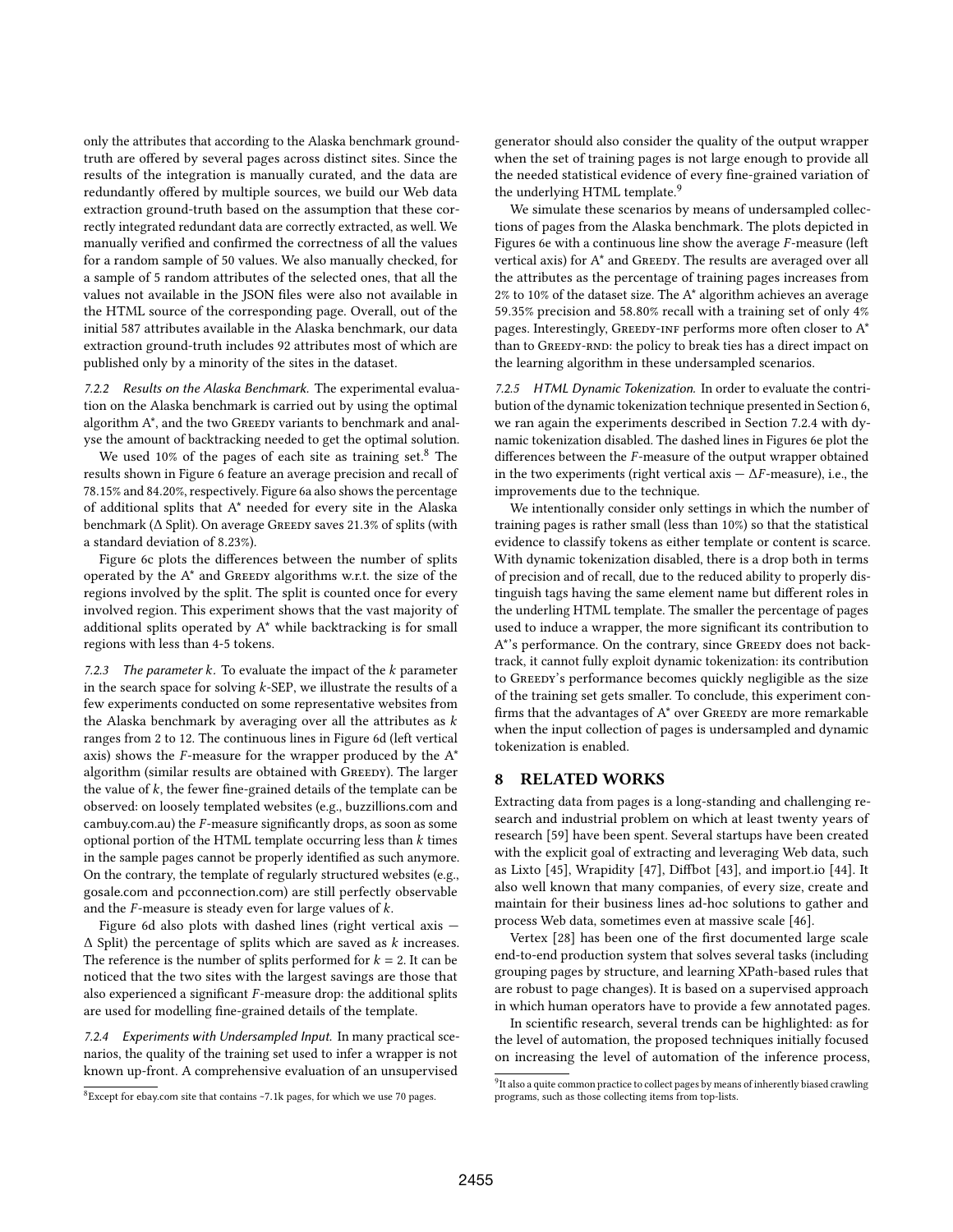

Figure 6: Experiments on the Alaska Benchmark

ranging from ad hoc formal languages for writing wrapper [11], to supervised solution [1, 25, 28, 35, 58], and also fully automatic solutions [2, 14]; as for the scale, the initial solutions aim at extracting data from a single site [1], whereas later approaches were designed to deal with many websites [15, 22, 29]; as for the kind of patterns exploited, regular expressions over HTML-syntax based tokens [2, 13], visual features [36, 60, 61], and several types of annotations [22, 38, 41, 50], have all been covered, sometimes by also exploiting the redundancy across Web sources [6, 37]; as for the type and variety of sources, a recent trend is that of proposing solutions able to gather data holistically not only from templated websites, but also from other type of sources [19, 38, 39].

Unsupervised approaches like RoadRunner [12], ExAlg [2], Fi-VaTech [33], Trinity [56], and ViDE [36] are all based on the analysis of the differences between pages generated by using the same HTML template. It is then possible to reverse engineer a model of that template, for example by means of regular expressions [2], or one of their union-free subsets [12]. However, in practice, all these systems are not used for large scale extraction tasks: their performances are too dependent on how well the input pages satisfy the underlying assumptions. The generated wrapper turns out to be extremely sensitive to even small details in the pages of the training set, and their quality is highly unpredictable at scale [16].

In sharp contrast to many of the previous approaches that struggled to infer a token-level description of each and every detail of a HTML template, the local parsability property of landmark grammars allows the generation of wrappers that can extract data by

confining the effect of parsing failures even in presence of unexpected variations of the underlying template in the parsed pages.

The concept of token role was first mentioned in [2] together with other techniques for distinguishing token occurrences (e.g., associating each one with its canonical-XPath, e.g., /html[1]/body[1]/b[2]): we took inspiration from this technique to clarify the challenges posed by HTML ambiguity. However, we get its consequences to the fullest extent (see Section 6).

The local parsability property can help to tackle the same challenges faced by the approaches that discussed the robustness of the wrappers such as [9, 18, 23, 48]. They introduced techniques to infer robust, over time, XPath expressions for extracting a single annotated attribute. In contrast, our technique focuses on a non-directional parsing algorithm that allows to confine the effect of any type misalignment/error, independently of its nature and origin. The property has been introduced in the context of Floyd grammars [21, 26] to handle parsing errors [17, 51].

A problem originally formulated as: "What is the smallest contextfree grammar that generates exactly one given string?", titles a paper [8] in the early 2000s, but the same problem was already posed by several authors in the second half of 1990s, as one of the basic tools used for developing loss-less data compression solutions [34], and can be traced back, in different formulations [7] to older literature [57]. A recent proposal [5] shifts from the original formulation with one input string [40] to a generalized version in which several strings must be parsed by the output grammar [55].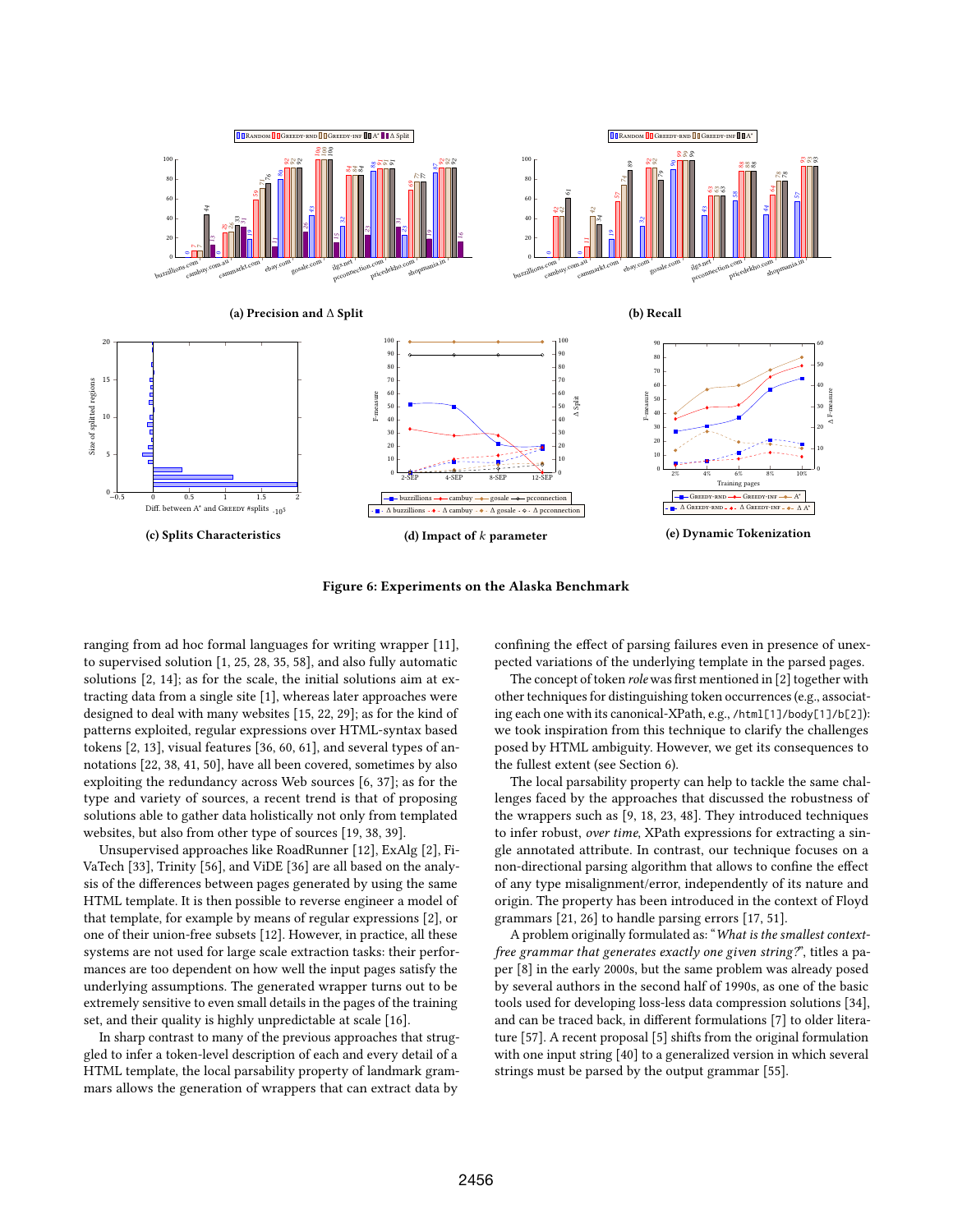# **REFERENCES**

- [1] Brad Adelberg. 1998. NoDoSE—a tool for semi-automatically extracting structured and semistructured data from text documents. In Proceedings of the 1998 ACM SIGMOD international conference on Management of data. 283–294.
- [2] Arvind Arasu and Hector Garcia-Molina. 2003. Extracting structured data from web pages. In Proceedings of the 2003 ACM SIGMOD international conference on Management of data. ACM, 337–348.
- [3] Jean-Christophe Aval. 2008. Multivariate fuss–catalan numbers. Discrete Mathematics 308, 20 (2008), 4660–4669.
- [4] Mohd Amir Bin Mohd Azir and Kamsuriah Binti Ahmad. 2017. Wrapper approaches for web data extraction: A review. In 2017 6th International Conference on Electrical Engineering and Informatics (ICEEI). IEEE, 1–6.
- [5] Hideo Bannai, Momoko Hirayama, Danny Hucke, Shunsuke Inenaga, Artur Jez, Markus Lohrey, and Carl Philipp Reh. 2019. The smallest grammar problem revisited. CoRR abs/1908.06428 (2019). arXiv[:1908.06428](https://arxiv.org/abs/1908.06428) [http://arxiv.org/abs/](http://arxiv.org/abs/1908.06428) [1908.06428](http://arxiv.org/abs/1908.06428)
- [6] Mirko Bronzi, Valter Crescenzi, Paolo Merialdo, and Paolo Papotti. 2013. Extraction and Integration of Partially Overlapping Web Sources. Proc. VLDB Endow. 6, 10 (2013), 805–816.<https://doi.org/10.14778/2536206.2536209>
- [7] Katrin Casel, Henning Fernau, Serge Gaspers, Benjamin Gras, and Markus Schmid. 2020. On the Complexity of the Smallest Grammar Problem over Fixed Alphabets. Theory of Computing Systems (11 2020), 1–66. [https://doi.org/10.1007/s00224-](https://doi.org/10.1007/s00224-020-10013-w)  $020 - 10013 - w$
- [8] M. Charikar, E. Lehman, Ding Liu, R. Panigrahy, M. Prabhakaran, A. Sahai, and A. Shelat. 2005. The smallest grammar problem. IEEE Transactions on Information Theory 51, 7 (2005), 2554–2576.<https://doi.org/10.1109/TIT.2005.850116>
- [9] Boris Chidlovskii, Bruno Roustant, and Marc Brette. 2006. Documentum ECI Self-Repairing Wrappers: Performance Analysis. In Proceedings of the 2006 ACM SIGMOD International Conference on Management of Data (Chicago, IL, USA) (SIG-MOD '06). Association for Computing Machinery, New York, NY, USA, 708–717. <https://doi.org/10.1145/1142473.1142555>
- [10] Valter Crescenzi, Andrea De Angelis, Donatella Firmani, Maurizio Mazzei, Paolo Merialdo, Federico Piai, and Divesh Srivastava. 2021. Alaska: A Flexible Benchmark for Data Integration Tasks. arXiv[:2101.11259](https://arxiv.org/abs/2101.11259) [cs.DB]
- [11] Valter Crescenzi and Giansalvatore Mecca. 1998. Grammars have exceptions. Information Systems 23, 8 (1998), 539–565.
- [12] Valter Crescenzi and Giansalvatore Mecca. 2004. Automatic information extraction from large websites. Journal of the ACM (JACM) 51, 5 (2004), 731–779.
- [13] Valter Crescenzi, Giansalvatore Mecca, and Paolo Merialdo. 2004. Handling irregularities in roadrunner. In AAAI-04 ATEM Workshop.
- [14] Valter Crescenzi, Giansalvatore Mecca, Paolo Merialdo, et al. 2001. Roadrunner: Towards automatic data extraction from large web sites. In VLDB, Vol. 1. 109–118.
- [15] Valter Crescenzi, Paolo Merialdo, and Disheng Qiu. 2015. Crowdsourcing large scale wrapper inference. Distributed and Parallel Databases 33, 1 (2015), 95–122.
- [16] Valter Crescenzi, Paolo Merialdo, and Disheng Qiu. 2019. Hybrid Crowd-Machine Wrapper Inference. ACM Trans. Knowl. Discov. Data 13, 5, Article 51 (Sept. 2019), 43 pages.<https://doi.org/10.1145/3344720>
- [17] Stefano Crespi Reghizzi, Violetta Lonati, Dino Mandrioli, and Matteo Pradella. 2017. Toward a Theory of Input-Driven Locally Parsable Languages. Theor. Comput. Sci. 658, PA (Jan. 2017), 105–121.<https://doi.org/10.1016/j.tcs.2016.05.003>
- [18] Nilesh Dalvi, Philip Bohannon, and Fei Sha. 2009. Robust web extraction: an approach based on a probabilistic tree-edit model. In Proceedings of the 2009 ACM SIGMOD International Conference on Management of data. ACM, 335–348.
- [19] Xin Luna Dong, Xiang He, Andrey Kan, Xian Li, Yan Liang, Jun Ma, Yifan Ethan Xu, Chenwei Zhang, Tong Zhao, Gabriel Blanco Saldana, et al. 2020. AutoKnow: Self-driving knowledge collection for products of thousands of types. In Proceedings of the 26th ACM SIGKDD International Conference on Knowledge Discovery & Data Mining. 2724–2734.
- [20] Steve Faulkner, Arron Eicholz, Travis Leithead, Alex Danilo, and Sangwhan Moon. 2017. HTML 5.2. W3C. Retrieved January 17 (2017), 2018.
- [21] Robert W Floyd. 1963. Syntactic analysis and operator precedence. Journal of the ACM (JACM) 10, 3 (1963), 316–333.
- [22] Tim Furche, Georg Gottlob, Giovanni Grasso, Xiaonan Guo, Giorgio Orsi, Christian Schallhart, and Cheng Wang. [n.d.]. DIADEM: Thousands of Websites to a single database. PVLDB 7 (14), 1845–1856 (2014).
- [23] Tim Furche, Jinsong Guo, Sebastian Maneth, and Christian Schallhart. 2016. Robust and Noise Resistant Wrapper Induction. In Proceedings of the 2016 International Conference on Management of Data (San Francisco, California, USA) (SIG-MOD '16). Association for Computing Machinery, New York, NY, USA, 773–784. <https://doi.org/10.1145/2882903.2915214>
- [24] David Gibson, Kunal Punera, and Andrew Tomkins. 2005. The volume and evolution of web page templates. In Special interest tracks and posters of the 14th international conference on World Wide Web. 830–839.
- [25] Georg Gottlob, Christoph Koch, Robert Baumgartner, Marcus Herzog, and Sergio Flesca. 2004. The Lixto data extraction project: back and forth between theory and practice. In Proceedings of the twenty-third ACM SIGMOD-SIGACT-SIGART symposium on Principles of database systems. 1–12.
- [26] Dick Grune. 2010. Parsing Techniques: A Practical Guide (2nd ed.). Springer Publishing Company, Incorporated.
- [27] Dick Grune and Ceriel JH Jacobs. 2007. Parsing Techniques. Monographs in Computer Science. Springer, (2007), 13.
- [28] Pankaj Gulhane, Amit Madaan, Rupesh Mehta, Jeyashankher Ramamirtham, Rajeev Rastogi, Sandeep Satpal, Srinivasan H Sengamedu, Ashwin Tengli, and Charu Tiwari. 2011. Web-scale information extraction with vertex. In 2011 IEEE 27th International Conference on Data Engineering. 1209–1220. [https://doi.org/10.](https://doi.org/10.1109/ICDE.2011.5767842) [1109/ICDE.2011.5767842](https://doi.org/10.1109/ICDE.2011.5767842)
- [29] Jinsong Guo, Valter Crescenzi, Tim Furche, Giovanni Grasso, and Georg Gottlob. 2019. RED: Redundancy-Driven Data Extraction from Result Pages?. In The World Wide Web Conference. ACM, 605–615.
- [30] Qiang Hao, Rui Cai, Yanwei Pang, and Lei Zhang. 2011. From one tree to a forest: a unified solution for structured web data extraction. In Proceedings of the 34th international ACM SIGIR conference on Research and development in Information Retrieval. 775–784.
- [31] Bin He, Mitesh Patel, Zhen Zhang, and Kevin Chen-Chuan Chang. 2007. Accessing the deep web. Commun. ACM 50, 5 (2007), 94–101.
- [32] Crunchbase Inc. 2013. Lixto acquired by McKinsey. [https://www.crunchbase.](https://www.crunchbase.com/organization/lixto-software) [com/organization/lixto-software.](https://www.crunchbase.com/organization/lixto-software)
- [33] Mohammed Kayed and Chia-Hui Chang. 2010. FiVaTech: Page-Level Web Data Extraction from Template Pages. IEEE Transactions on Knowledge and Data Engineering 22, 2 (2010), 249–263.<https://doi.org/10.1109/TKDE.2009.82>
- [34] J. C. Kieffer and En-Hui Yang. 2006. Grammar-Based Codes: A New Class of Universal Lossless Source Codes. IEEE Trans. Inf. Theor. 46, 3 (Sept. 2006), 737–754. <https://doi.org/10.1109/18.841160>
- [35] Alberto HF Laender, Berthier A Ribeiro-Neto, Altigran S Da Silva, and Juliana S Teixeira. 2002. A brief survey of web data extraction tools. ACM Sigmod Record 31, 2 (2002), 84–93.
- [36] Wei Liu, Xiaofeng Meng, and Weiyi Meng. 2010. ViDE: A Vision-Based Approach for Deep Web Data Extraction. IEEE Transactions on Knowledge and Data Engineering 22, 3 (2010), 447–460.<https://doi.org/10.1109/TKDE.2009.109>
- [37] Colin Lockard, Xin Luna Dong, Arash Einolghozati, and Prashant Shiralkar. 2018. Ceres: Distantly supervised relation extraction from the semi-structured web. arXiv preprint arXiv:1804.04635 (2018).
- [38] Colin Lockard, Prashant Shiralkar, and Xin Luna Dong. 2019. OpenCeres: When open information extraction meets the semi-structured web. In Proceedings of the 2019 Conference of the North American Chapter of the Association for Computational Linguistics: Human Language Technologies, Volume 1 (Long and Short Papers). 3047–3056.
- [39] Colin Lockard, Prashant Shiralkar, Xin Luna Dong, and Hannaneh Hajishirzi. 2020. Web-scale Knowledge Collection. In Proceedings of the 13th International Conference on Web Search and Data Mining. 888–889.
- [40] Markus Lohrey. 2012. Algorithmics on SLP-compressed strings: A survey. Groups Complexity Cryptology 4, 2 (2012), 241–299. [http://dblp.uni-trier.de/db/journals/](http://dblp.uni-trier.de/db/journals/gcc/gcc4.html#Lohrey12) [gcc/gcc4.html#Lohrey12](http://dblp.uni-trier.de/db/journals/gcc/gcc4.html#Lohrey12)
- [41] Stefano Ortona, Giorgio Orsi, Marcello Buoncristiano, and Tim Furche. 2015. WADaR: Joint wrapper and data repair. Proceedings of the VLDB Endowment 8, 12 (2015), 1996–1999.
- [42] Stefano Ortona, Giorgio Orsi, Tim Furche, and Marcello Buoncristiano. 2016. Joint repairs for web wrappers. In 2016 IEEE 32nd International Conference on Data Engineering (ICDE). IEEE, 1146–1157.
- [43] Home page. 2021. Diffbot. [https://www.diffbot.com/.](https://www.diffbot.com/)
- [44] Home page. 2021. import.io. [https://www.import.io/.](https://www.import.io/)
- [45] Home page. 2021. Lixto. [http://www.lixto.com/.](http://www.lixto.com/)
- [46] Home page. 2021. Meltwater: Media Monitoring & Social Listening Platform. [https://www.meltwater.com/.](https://www.meltwater.com/)
- [47] Home page. 2021. Wrapidity. [https://www.wrapidity.com.](https://www.wrapidity.com)
- Aditya Parameswaran, Nilesh Dalvi, Hector Garcia-Molina, and Rajeev Rastogi. 2011. Optimal Schemes for Robust Web Extraction. Proceedings of the VLDB Conference 4, 11 (September 2011).<http://ilpubs.stanford.edu:8090/998/>
- [49] Judea Pearl. 1984. Heuristics: intelligent search strategies for computer problem solving. (1984).
- [50] Mohammad Raza and Sumit Gulwani. 2020. Web Data Extraction using Hybrid Program Synthesis: A Combination of Top-down and Bottom-up Inference. In Proceedings of the 2020 ACM SIGMOD International Conference on Management of Data. 1967–1978.
- [51] Stefano Crespi Reghizzi, Luca Breveglieri, and Angelo Morzenti. 2013. Formal languages and compilation. Springer.
- [52] Stefano Crespi Reghizzi, Luca Breveglieri, and Angelo Morzenti. 2019. Formal languages and compilation. Springer.
- [53] Stefano Crespi Reghizzi and Dino Mandrioli. 2012. Operator precedence and the visibly pushdown property. J. Comput. System Sci. 78, 6 (2012), 1837–1867.
- [54] Stuart Russel, Peter Norvig, et al. 2013. Artificial intelligence: a modern approach. Pearson Education Limited.
- [55] Payam Siyari and Matthias Gallé. 2017. The Generalized Smallest Grammar Problem (Proceedings of Machine Learning Research), Sicco Verwer, Menno van Zaanen, and Rick Smetsers (Eds.), Vol. 57. PMLR, Delft, The Netherlands, 79–92.